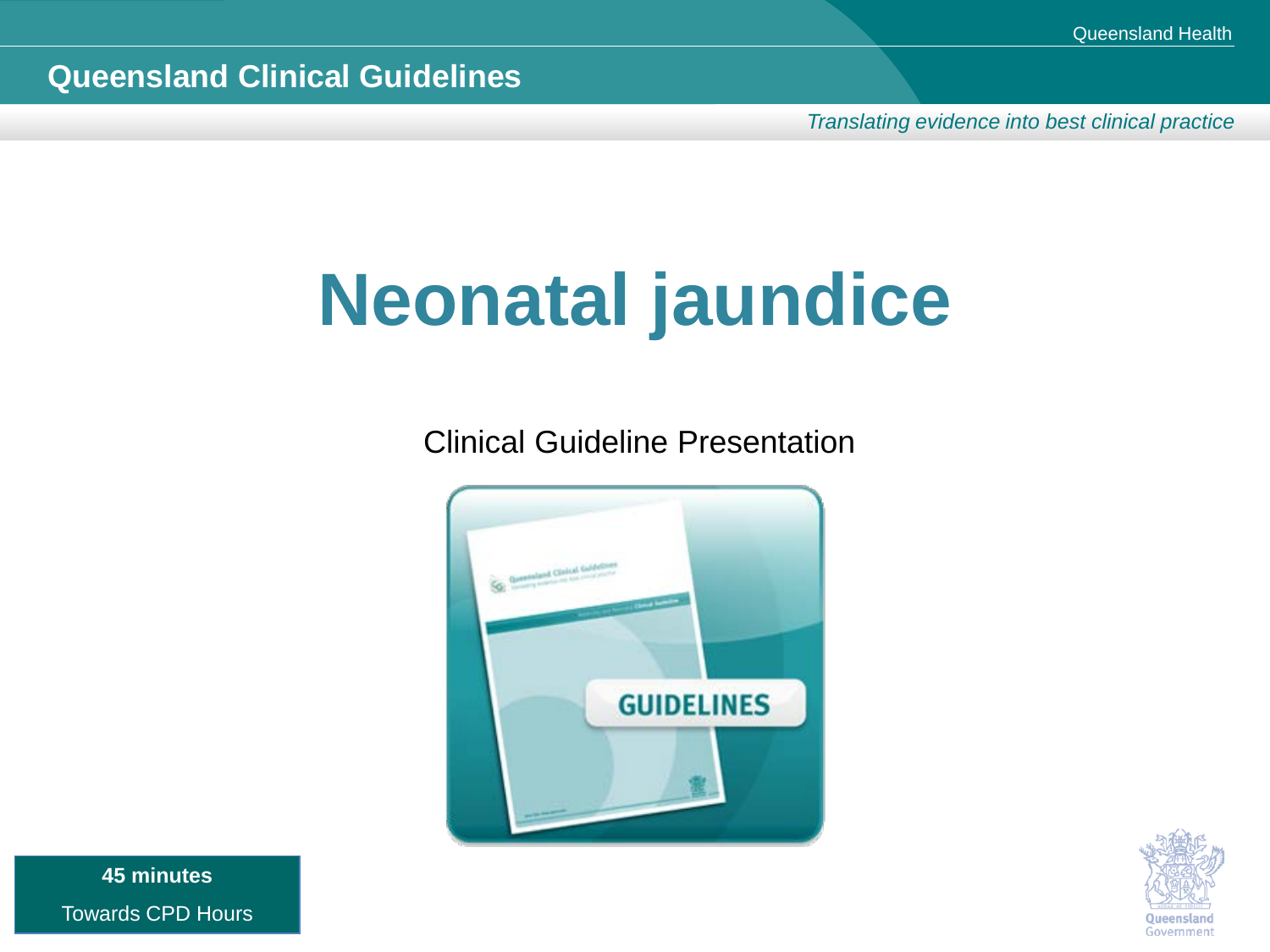#### **References:**

Queensland Clinical Guideline: *Neonatal jaundice* is the primary reference for this package.

#### **Recommended citation:**

Queensland Clinical Guidelines. Neonatal jaundice clinical guideline education presentation E17.7-1-V2-R22. Queensland Health. 2017.

### **Disclaimer:**

This presentation is an implementation tool and should be used in conjunction with the published guideline. This information does not supersede or replace the guideline. Consult the guideline for further information and references.

### **Feedback and contact details:**

**M:** GPO Box 48 Brisbane QLD 4001 | **E:** [guidelines@health.qld.gov.au](mailto:guidelines@health.qld.gov.au) | **URL:** [www.health.qld.gov.au/qcg](http://www.health.qld.gov.au/qcg)

### **Funding:**

Queensland Clinical Guidelines is supported by the Queensland Health, Healthcare Improvement Unit.

### **Copyright:**

© State of Queensland (Queensland Health) 2017



This work is licensed under a Creative Commons Attribution Non-Commercial No Derivatives 3.0 Australia licence. In essence, you are free to copy and communicate the work in its current form for non-commercial purposes, as long as you attribute the Queensland Clinical Guidelines Program, Queensland Health and abide by the licence terms. You may not alter or adapt the work in any way. To view a copy of this licence, visit<http://creativecommons.org/licenses/by-nc-nd/3.0/au/deed.en>

For further information contact Queensland Clinical Guidelines, RBWH Post Office, Herston Qld 4029, email guidelines@health.qld.gov.au, phone (+61) 07 3131 6777. For permissions beyond the scope of this licence contact: Intellectual Property Officer, Queensland Health, GPO Box 48, Brisbane Qld 4001, email ip\_officer@health.qld.gov.au, phone (07) 3234 1479.

Images are property of State of Queensland (Queensland Health) unless otherwise cited.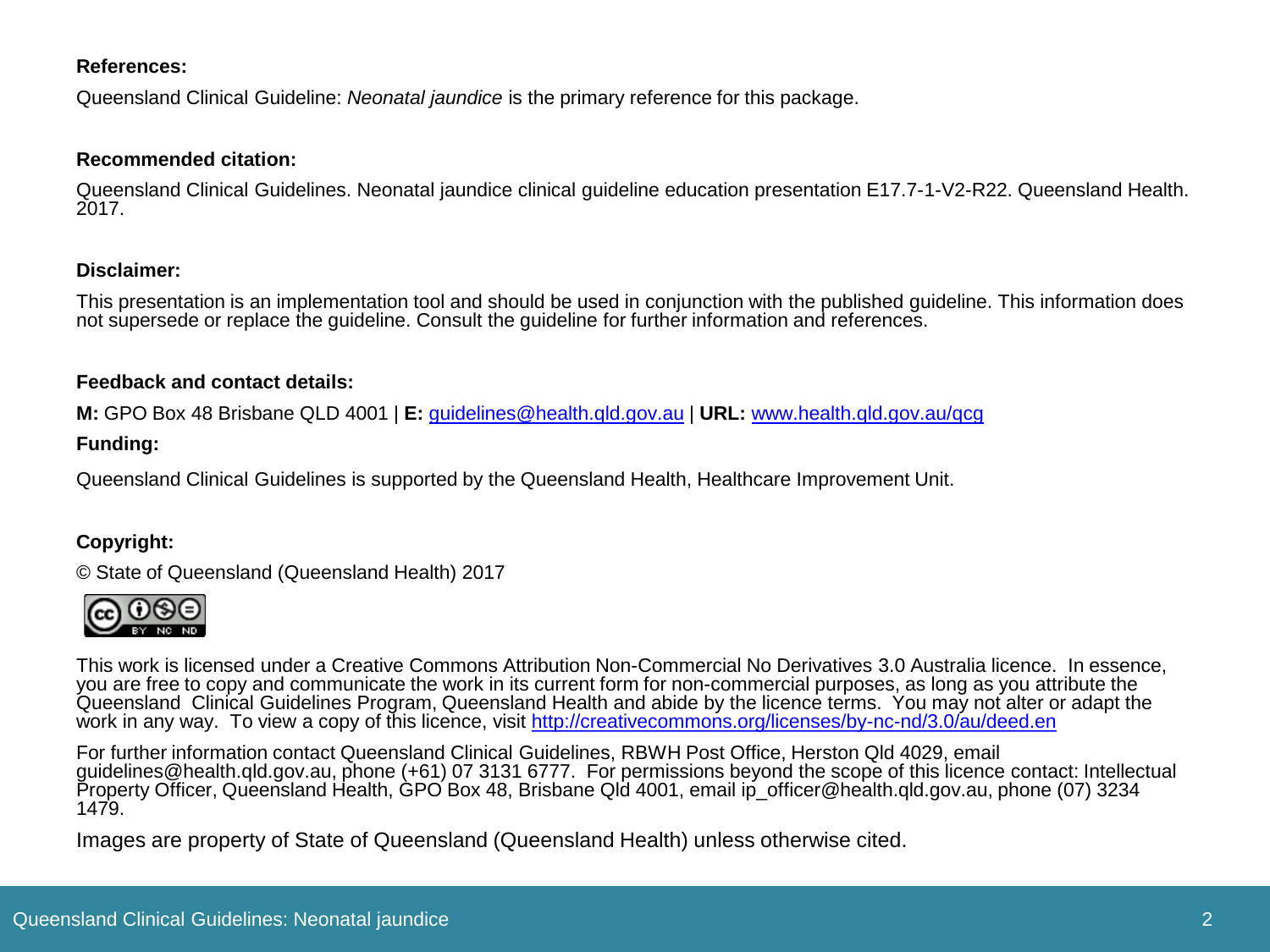# **Abbreviations**

- CF Cystic fibrosis
- CMV Cytomegalovirus
- DAT Direct antiglobulin test (also known as Coombs test)
- FBC Full blood count
- G6PD Glucose-6-phosphate dehydrogenase deficiency
- LFT Liver function tests
- RBC Red blood cell
- RhD Rhesus type D
- TFT Thyroid function tests
- TcB Transcutaneous bilirubin
- TSB Total serum bilirubin
- USS Ultrasound scan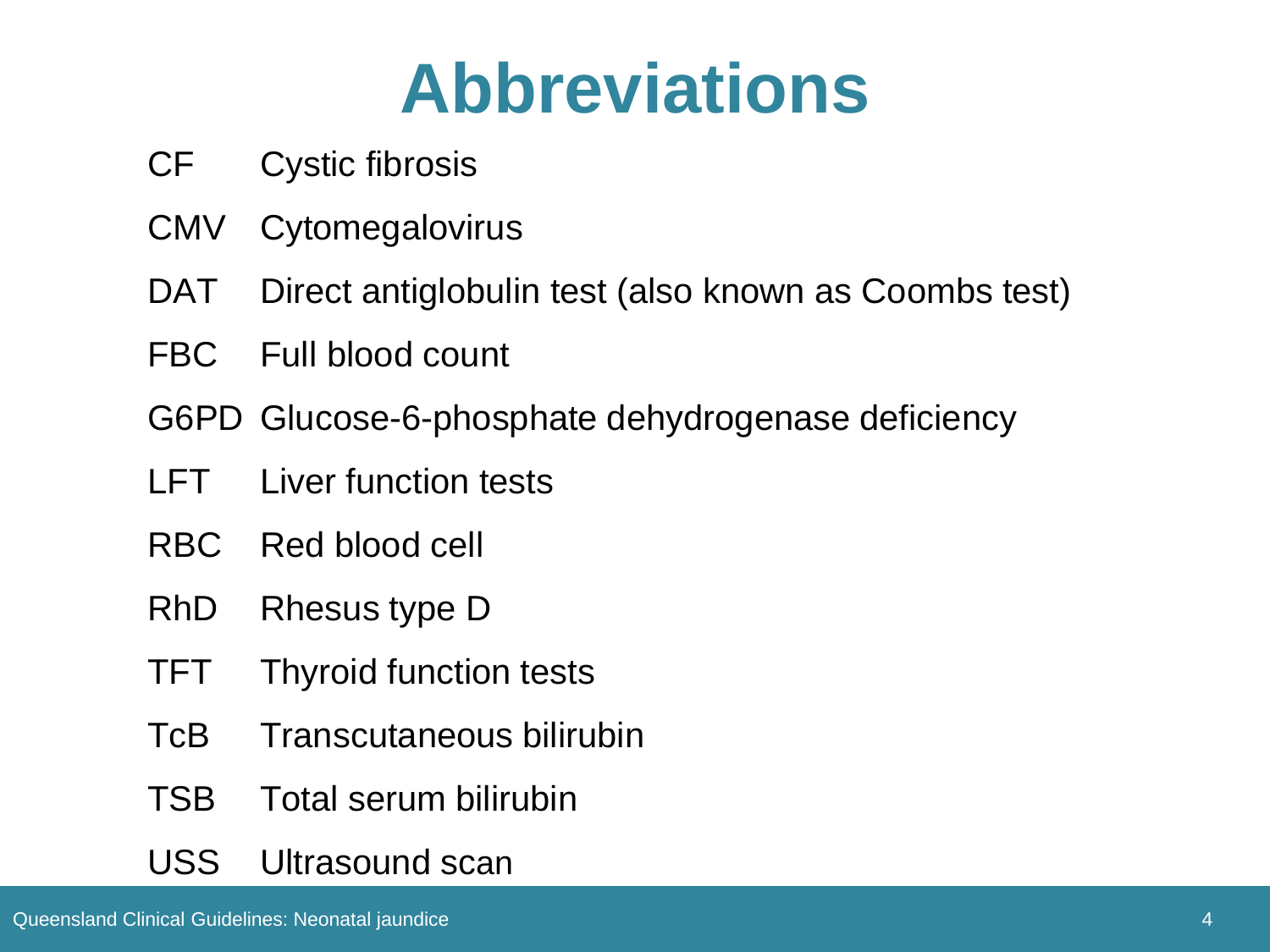# **Introduction**

- One of the most common conditions requiring medical attention in newborn babies
- Occurs in 60% of term and 80% of preterm babies in the first week of life
- 3.2% of all babies born in Queensland (2015) had phototherapy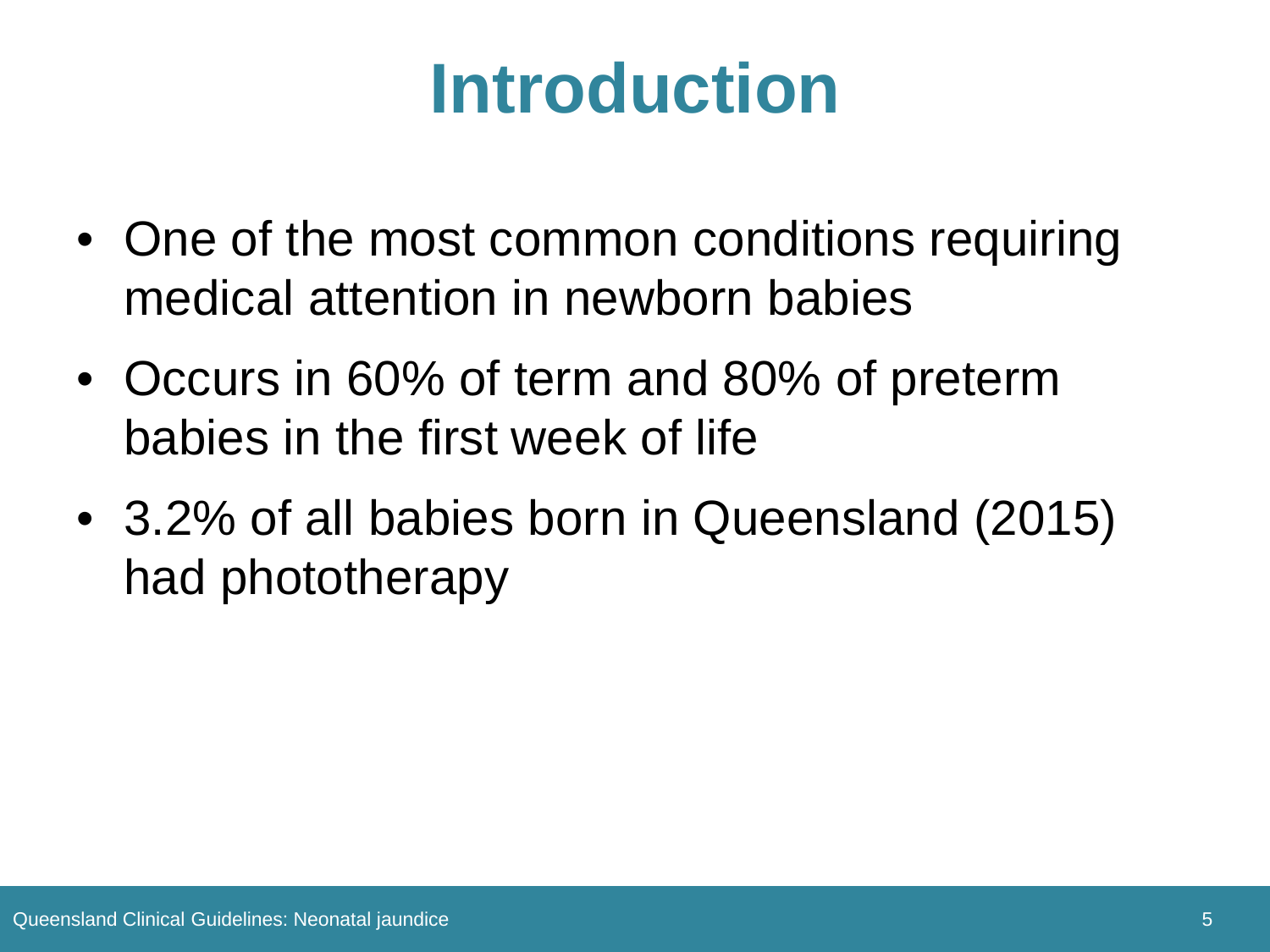# **Pathogenesis of hyperbilirubinaemia**

- Occurs due to an imbalance between bilirubin production, conjugation and elimination
- Unconjugated bilirubin:
	- Accumulates in the blood due to red cell destruction
	- Binds to albumin and is converted to conjugated bilirubin in the liver
- Conjugated bilirubin is water soluble and eliminated in urine and stools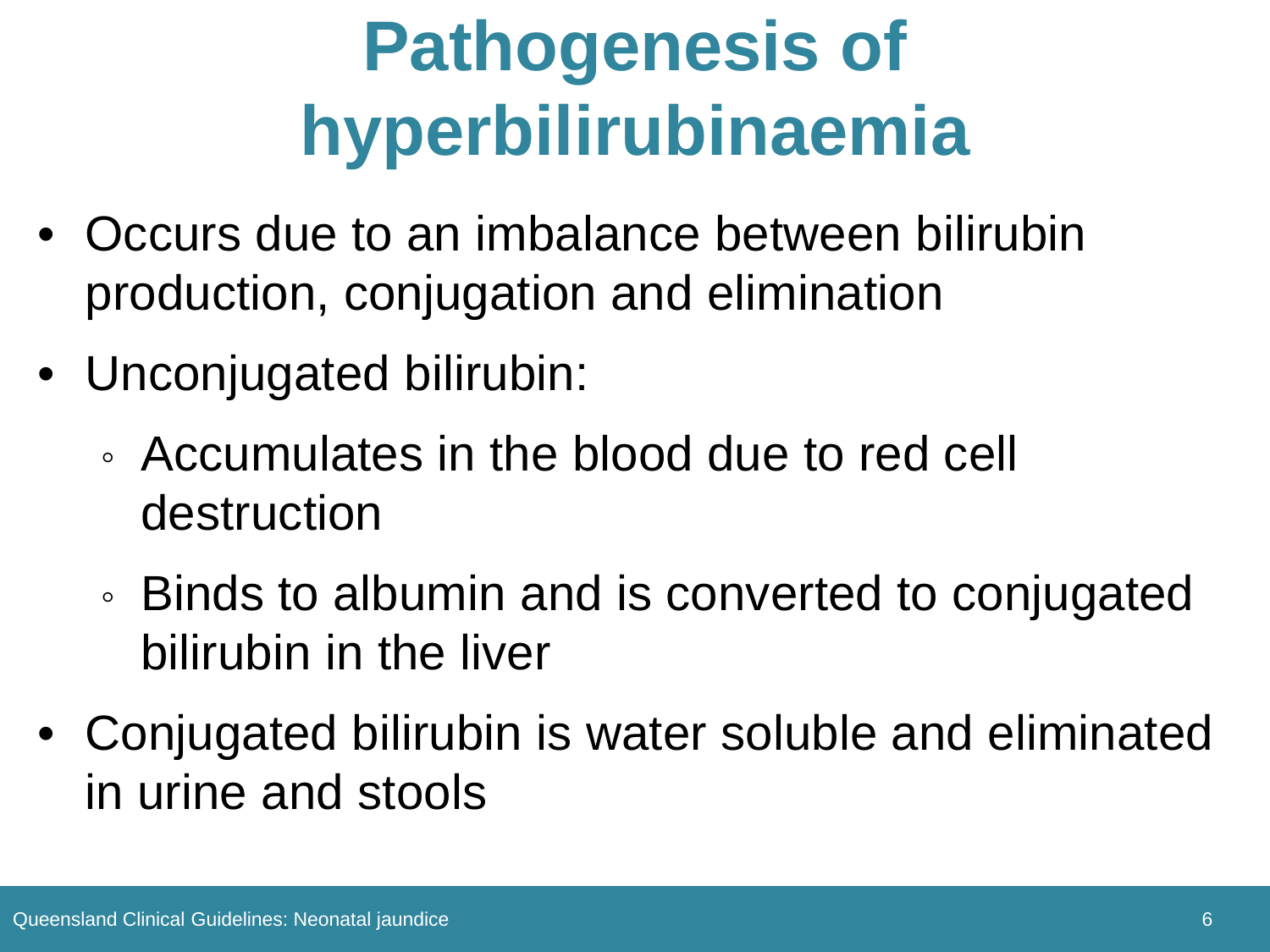# **Bilirubin**

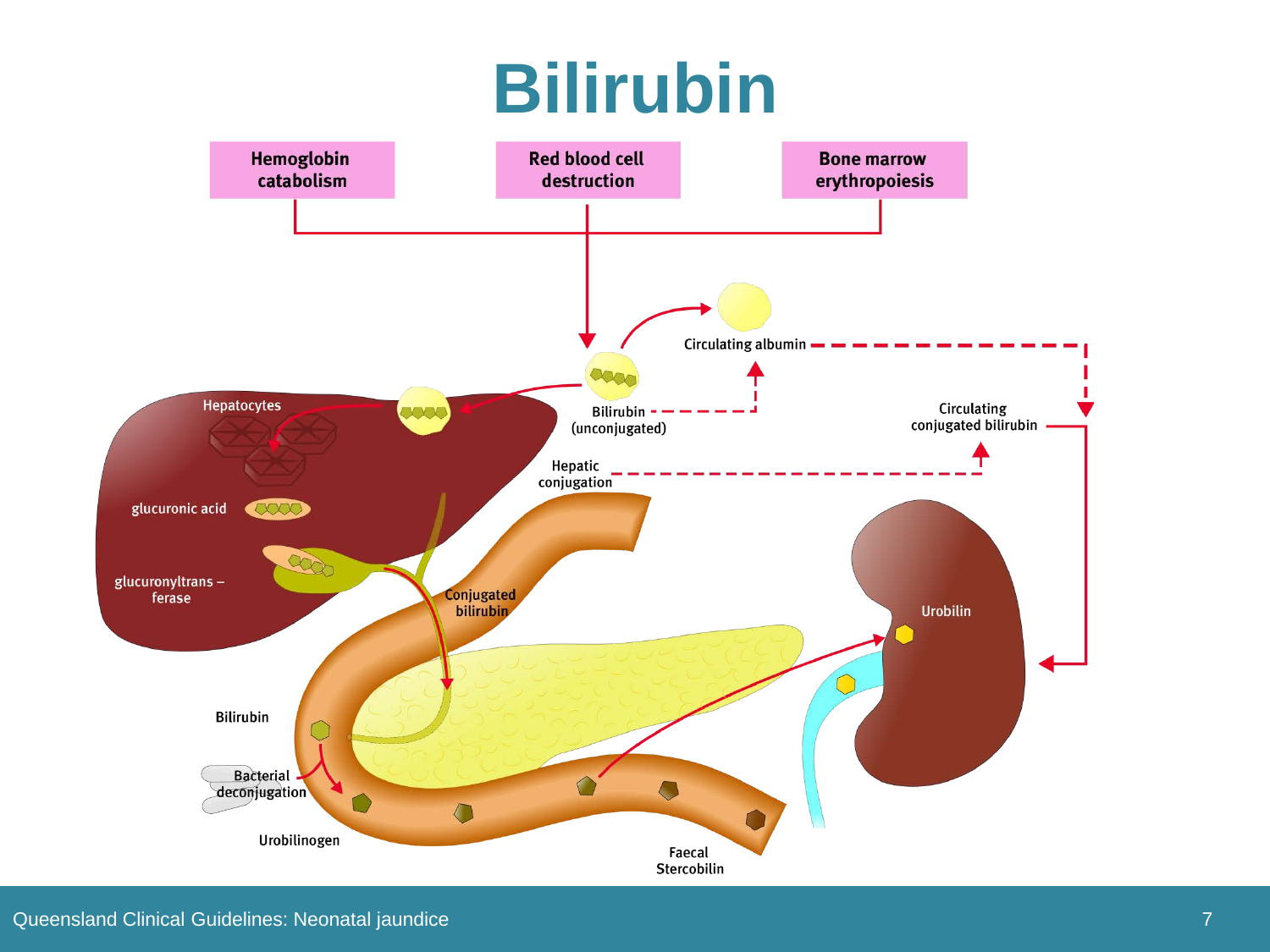# **Maternal risk factors**

- ABO and RhD type
- Genetic
- **Diabetes**
- Previous jaundiced baby
	- Baby required phototherapy or other treatment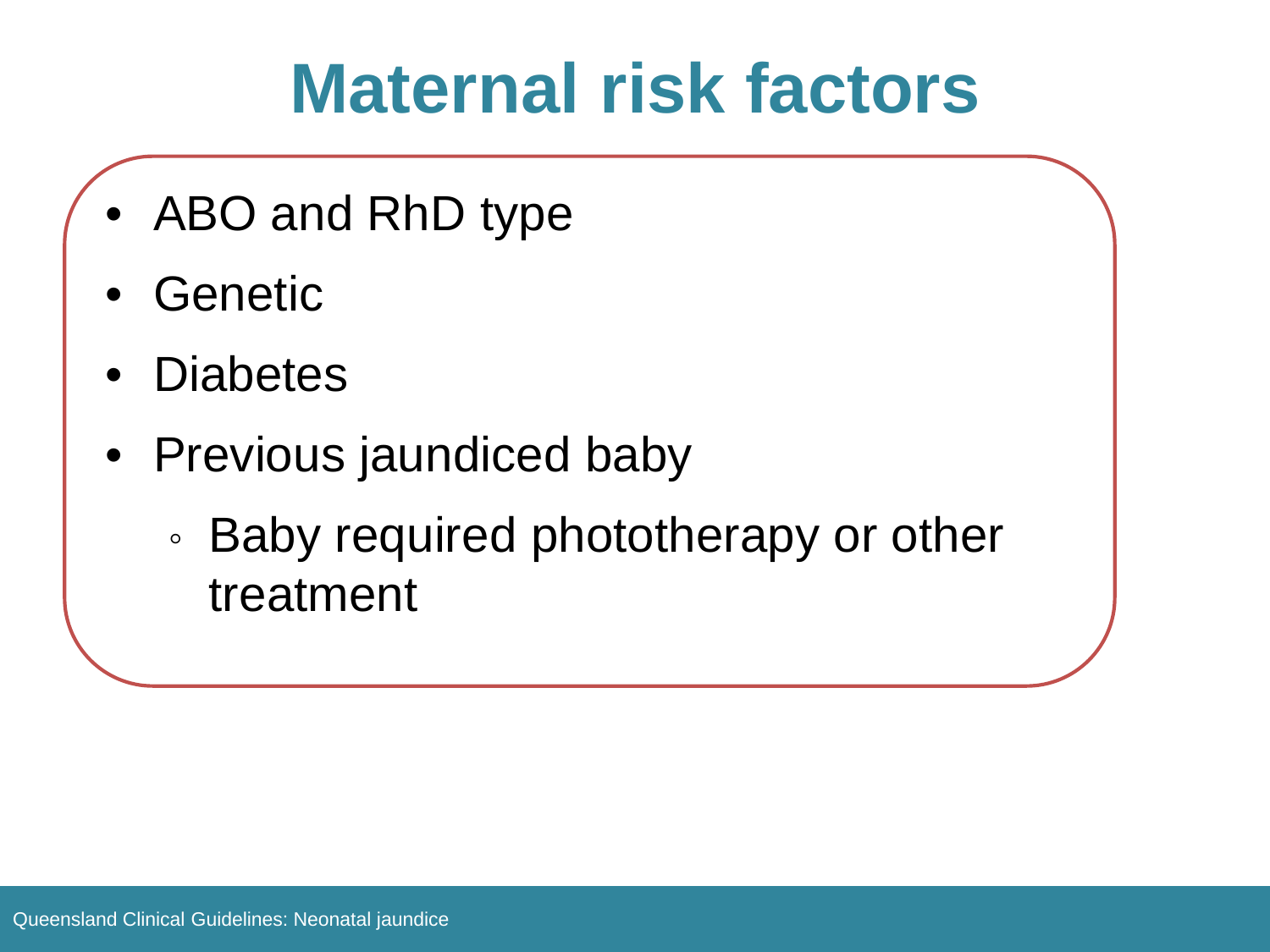# **Neonatal risk factors**

- Feeding–breast milk, delayed gut colonisation, low breast milk or formula intake
- Haematological–haemolysis, polycythaemia, haematoma
- Gastroenterological–bowel obstruction
- **Infection**
- Prematurity



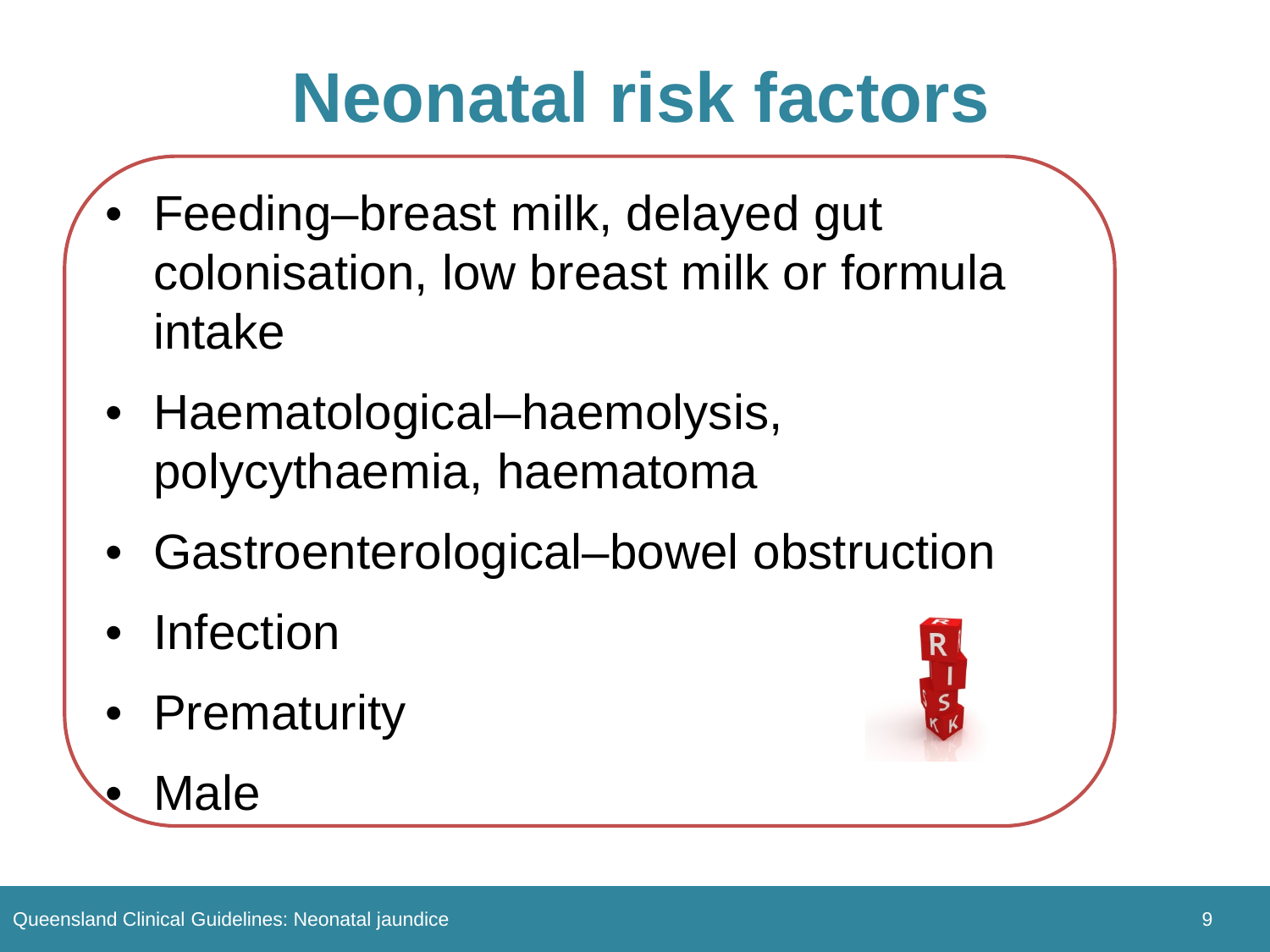# **Pathological jaundice**

## **Early presentation (before 24 hours of age) or high peak level**

- Level of free bilirubin (unbound to albumin) increases risk of developing acute and chronic encephalopathy
- Exacerbated by acidosis/hypoxia, hypothermia, hypo-albuminaemia, infection, some medications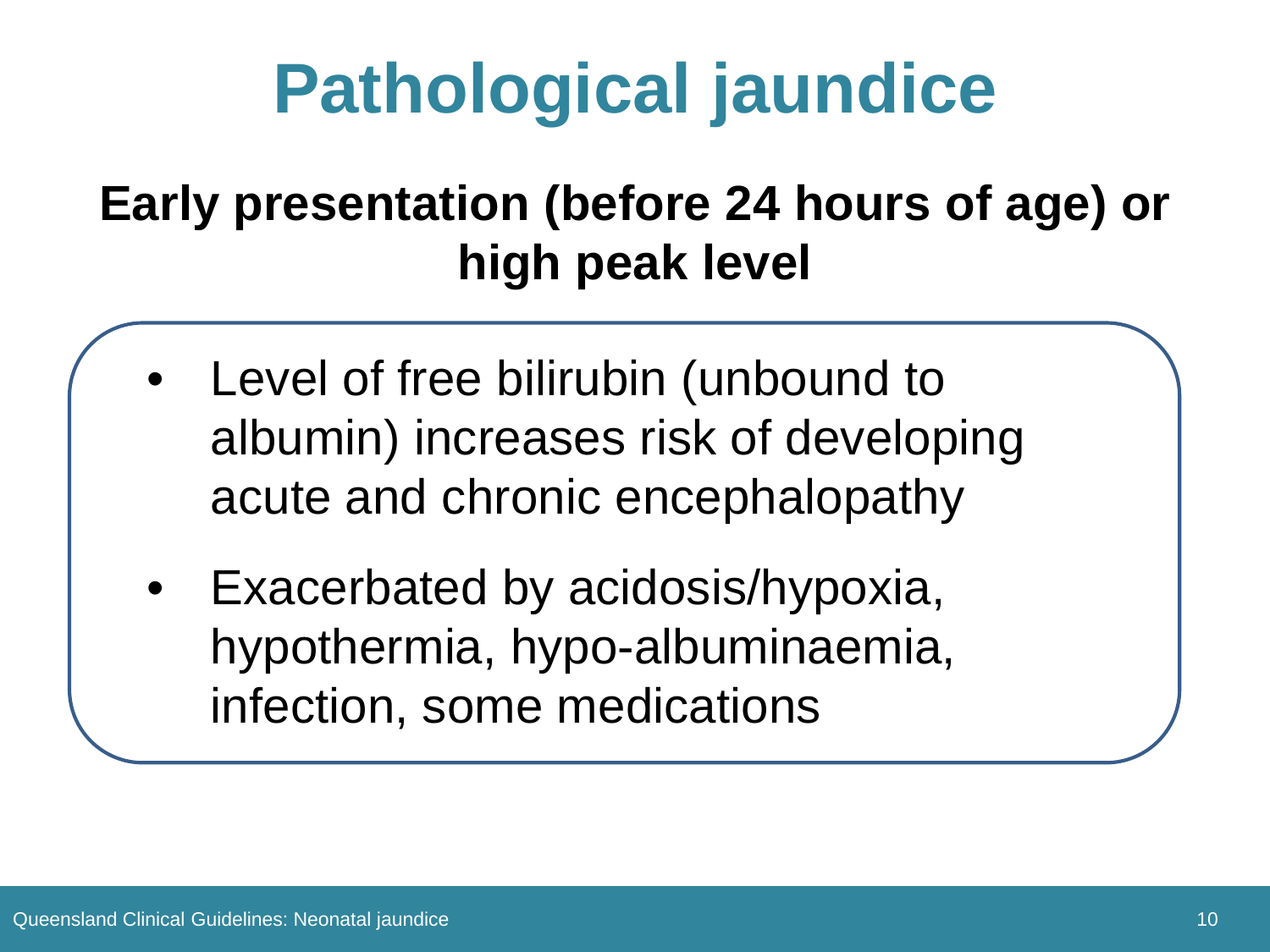# **Causes of pathological jaundice**

## **Early presentation (before 24 hours of age) or high peak level**

- Haemolysis–bruising, haemorrhage, isoimmunisation
- Decreased conjugation of bilirubin– congenital hypothyroidism
- Decreased excretion of bilirubin–biliary atresia, cystic fibrosis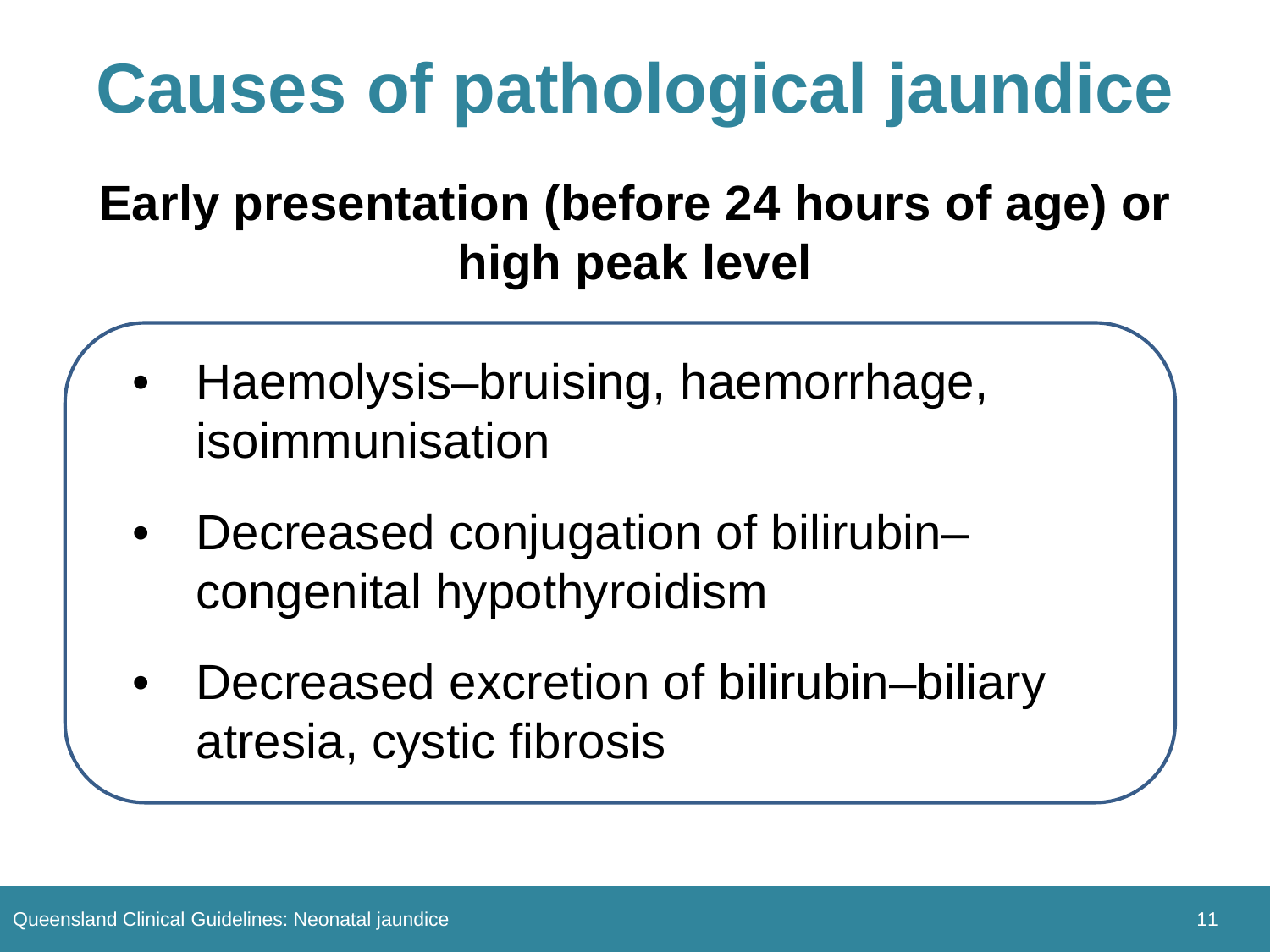# **Jaundice onset after 24 hours and resolving early**

- Transient–resolves in first week to 10 days (term baby) or 3 weeks (preterm baby)
- Mostly benign–monitor
- Investigate and treat unwell, jaundiced baby for underlying disease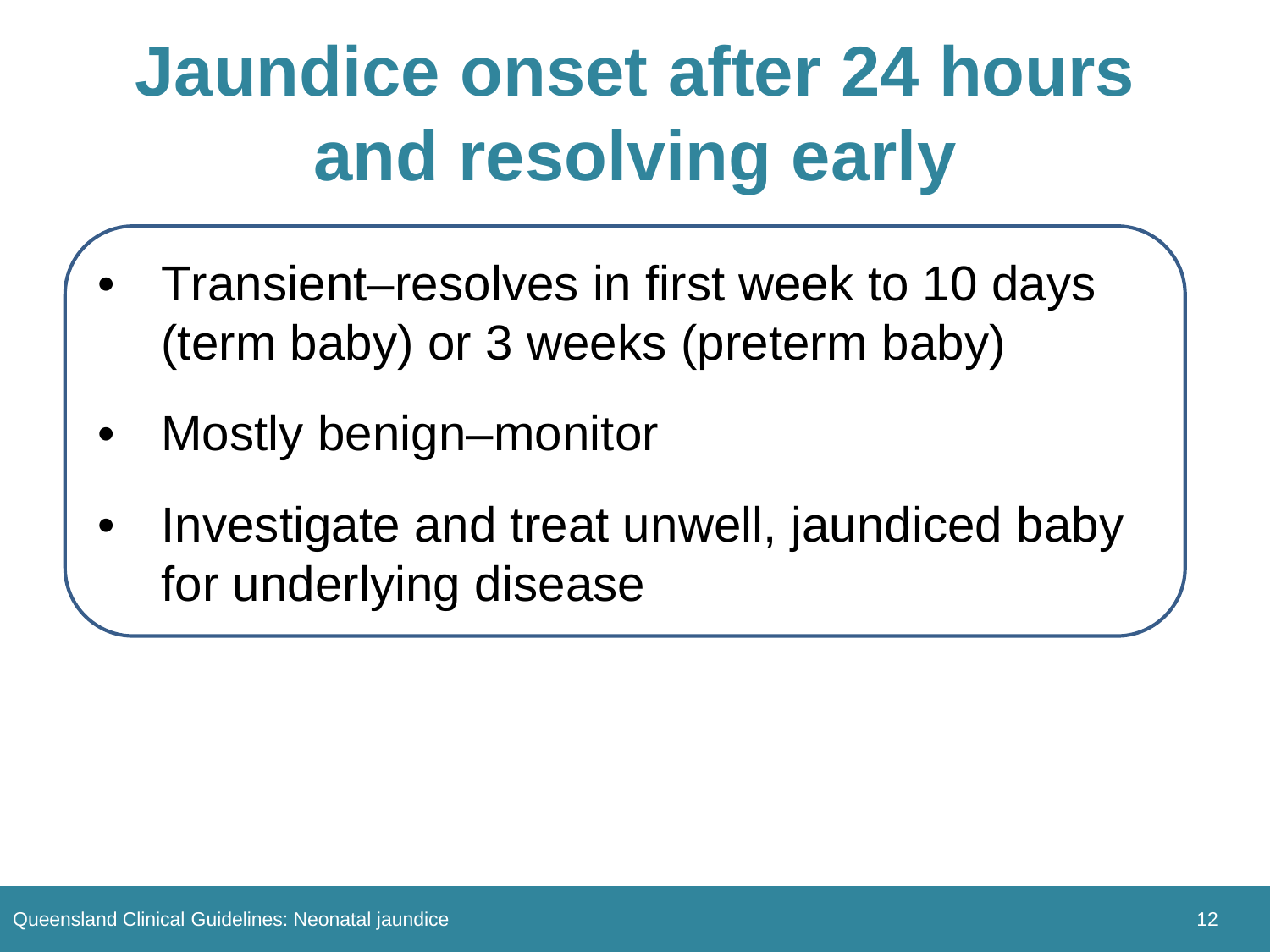# **Causes of non-pathological jaundice**

- Physiological due to increased volume and decreased life span of RBC
- Common in breastfeeding babies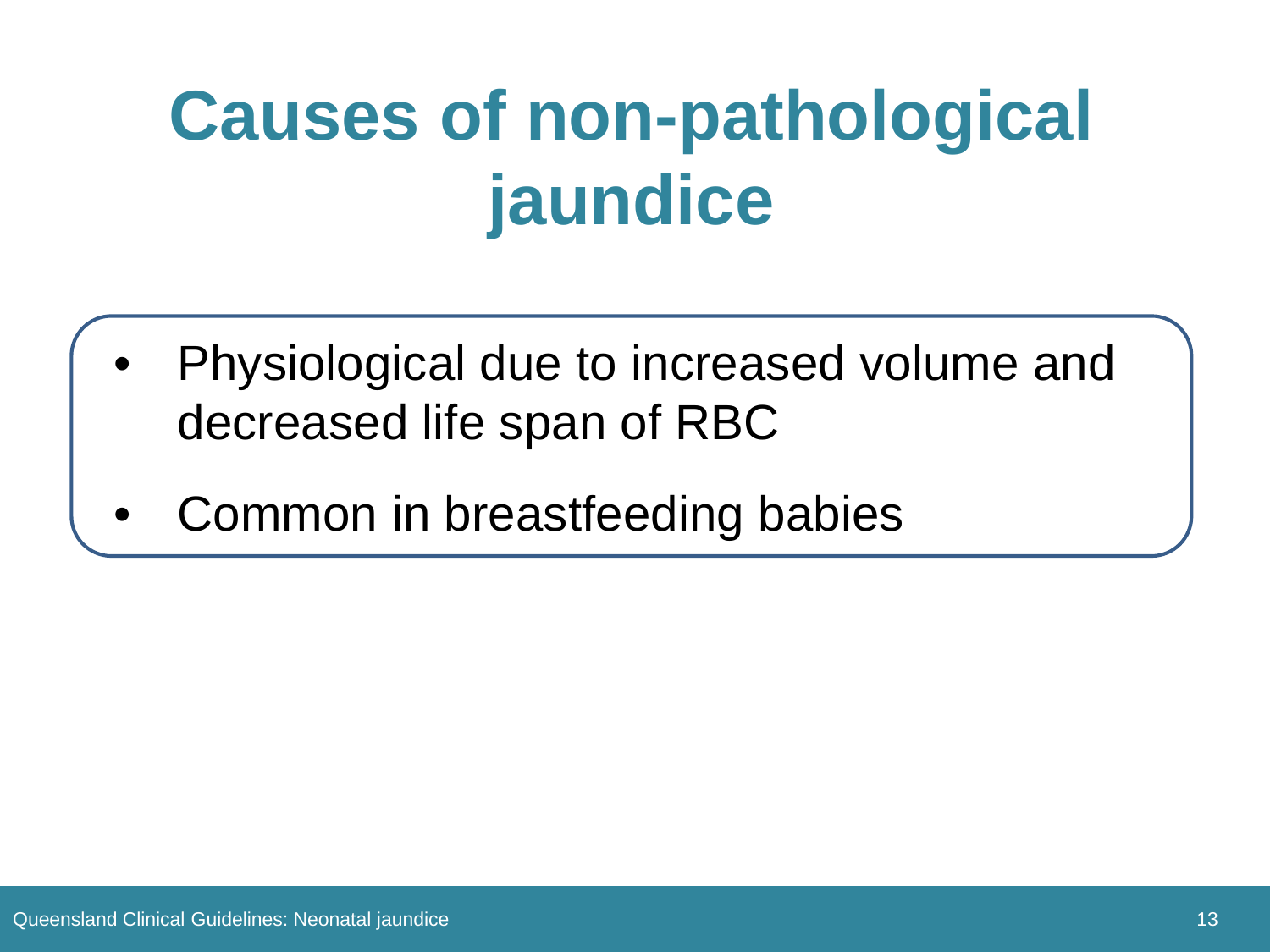# **Prolonged jaundice**

- Jaundice after day 14 in term babies and day 21 in preterm babies
- Usually harmless but may be indicative of more serious disease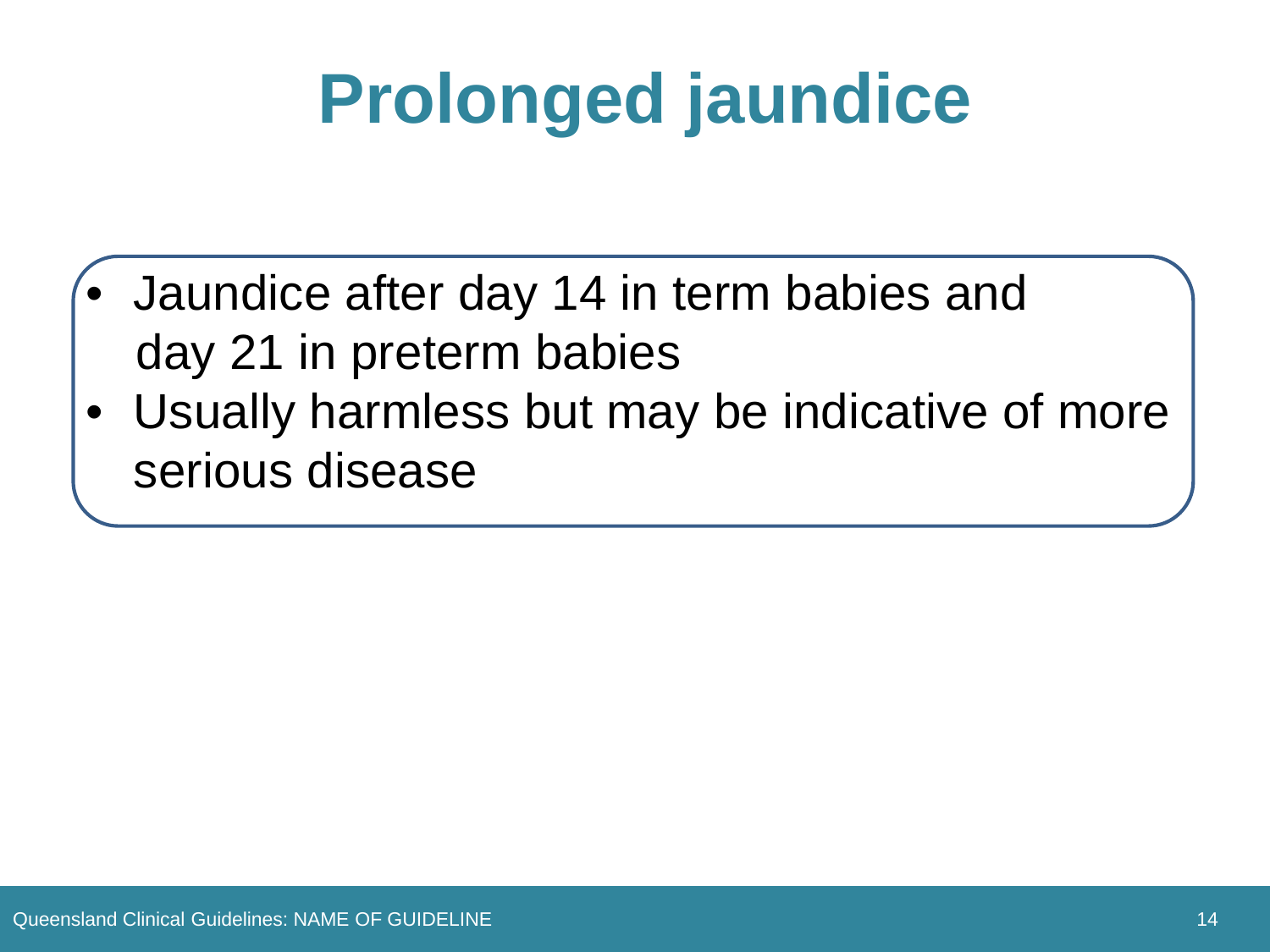# **Causes of prolonged jaundice**

- Unconjugated–inadequate nutrition and hydration, breast milk
- Conjugated–congenital hypothyroidism
- Unconjugated and/or conjugated–haemolytic disease, G6PD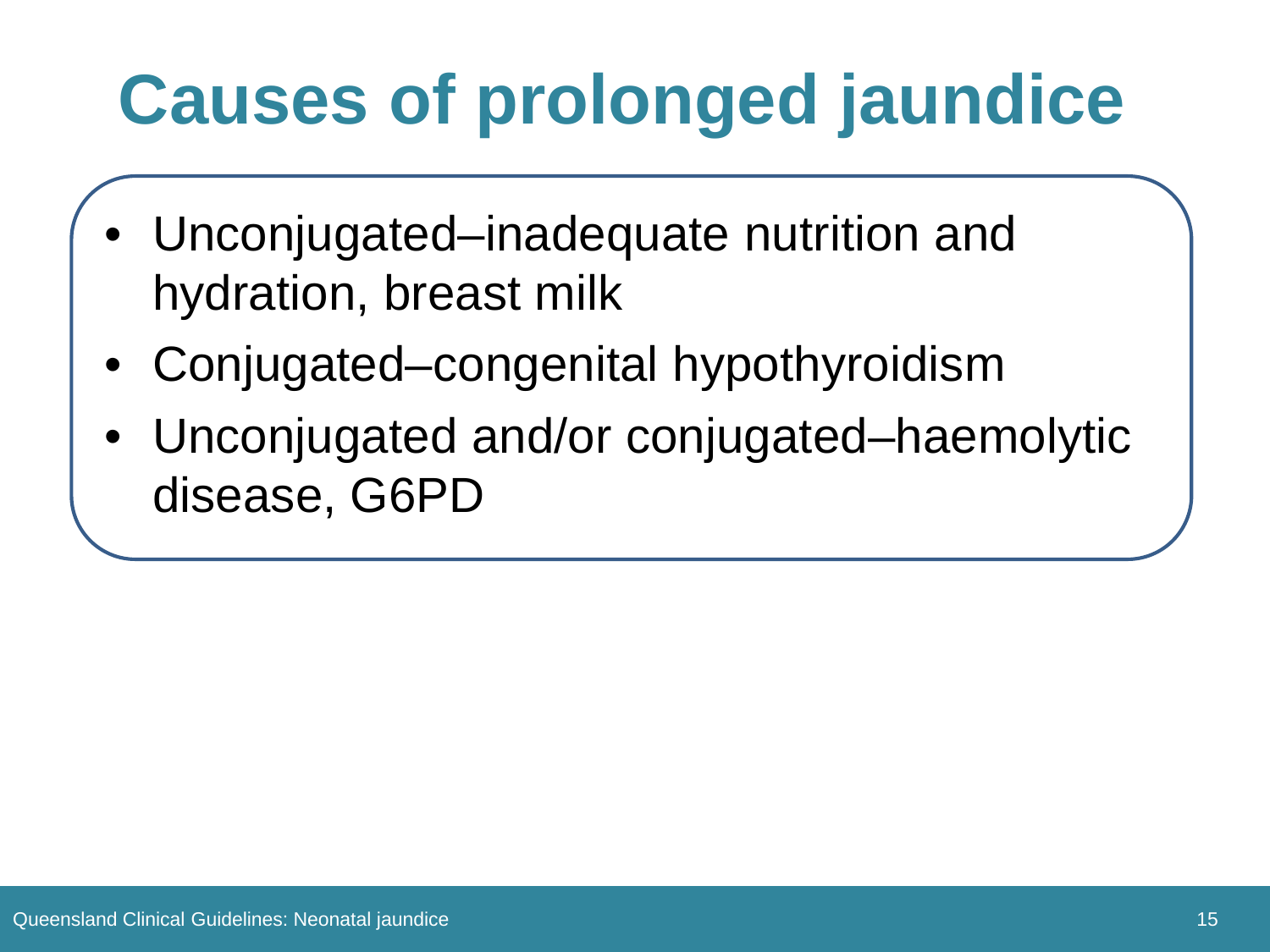## **Assessment of jaundice**

- Examine all babies for jaundice:
	- <sup>o</sup> Every 8 to 12 hours in the first 72 hours of life
	- <sup>o</sup> Before discharge
- Do not rely on visual examination to assess level of jaundice
	- <sup>o</sup> Use TcB or measure TSB



Jaundice appears cephalocaudal and regresses in reverse order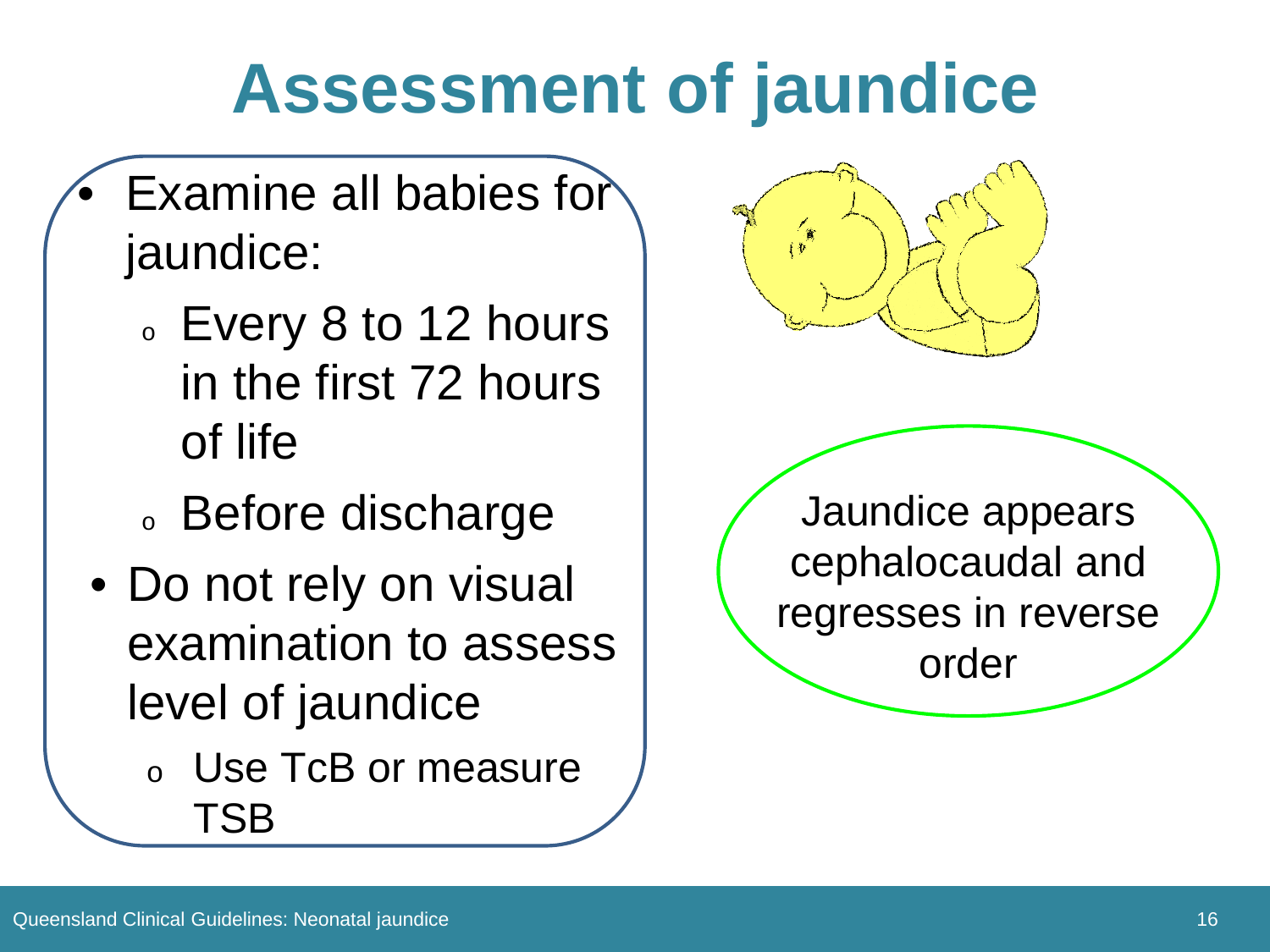## **Assessment**

- Signs of lethargy
- Feeding–poor intake, breast milk
- Urine–output and colour
- Weight loss greater than 10%
- Stools–colour

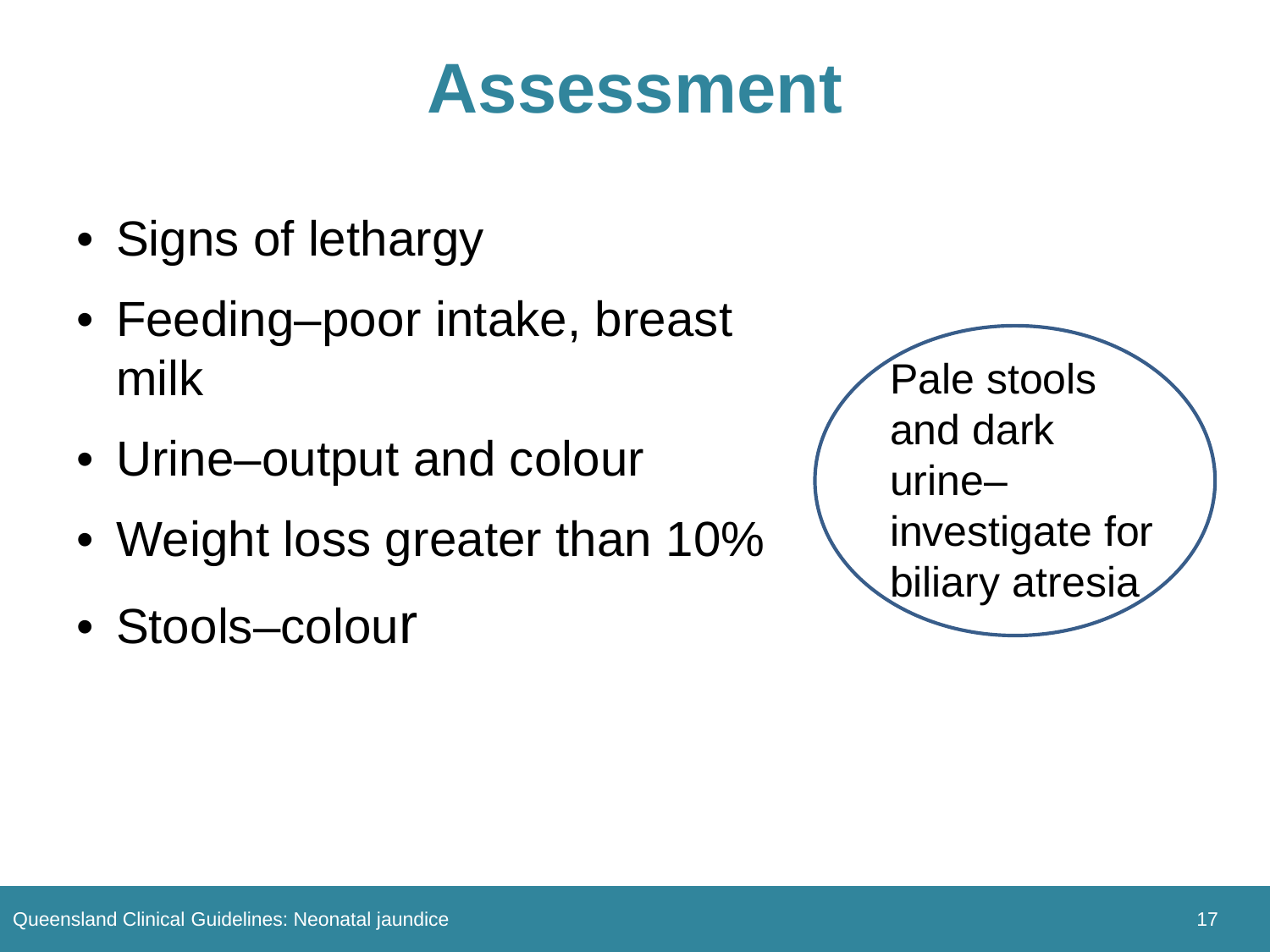# **Total Serum bilirubin (TSB)**

## **Measure total, conjugated and unconjugated bilirubin**

- Measure if jaundiced baby:
	- o Less than 24 hours of age
	- <sup>o</sup> Less than 35 weeks gestation
- Plot on nomogram
- Repeat TSB according to nomogram

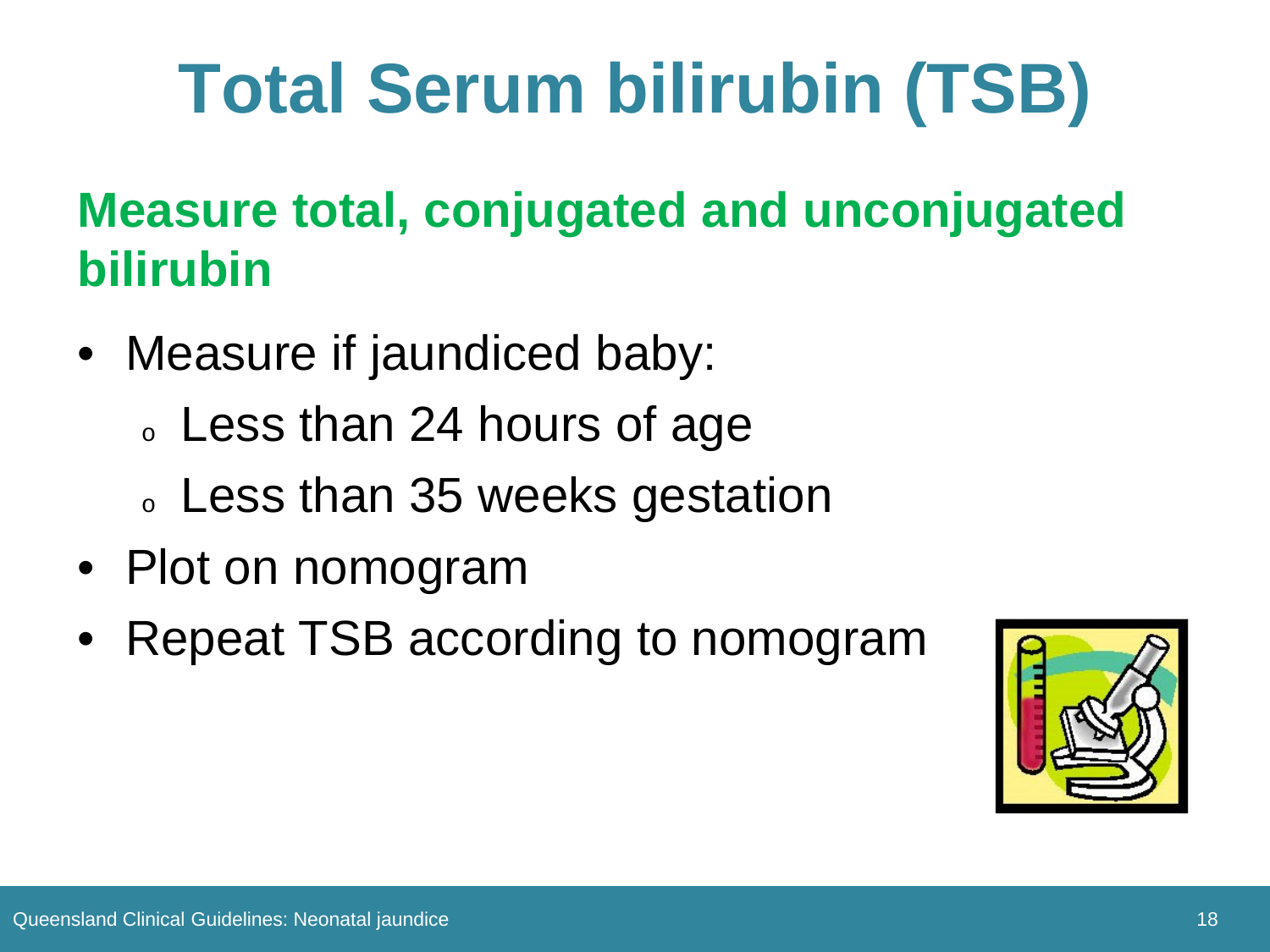# **Transcutaneous bilirubin (TcB)**

- Reduces the number of invasive blood tests
- Suitable for babies:
	- o Greater than 35 weeks gestational age
	- o Older than 24 hours of age



## Not recommended:

- During phototherapy
- o After phototherapy
- <sup>o</sup> After exchange transfusion
- <sup>o</sup> Prolonged jaundice
- <sup>o</sup> Conjugated bilirubinaemia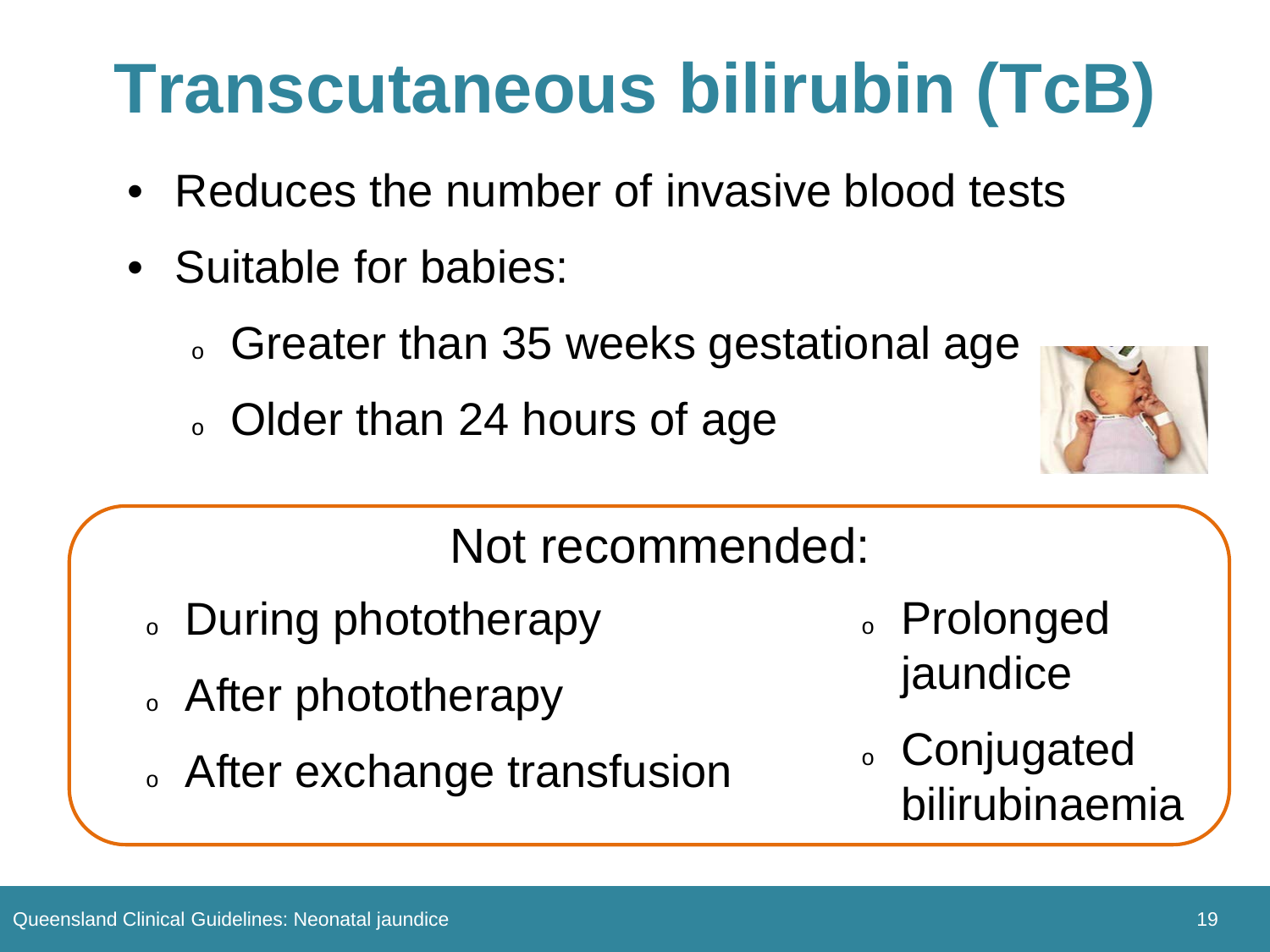# **Initial investigations**

- Check maternal antenatal screening– blood group, RhD type, red cell antibodies
- Total serum bilirubin
- FBC
- Blood group compatibility–ABO and RhD type, DAT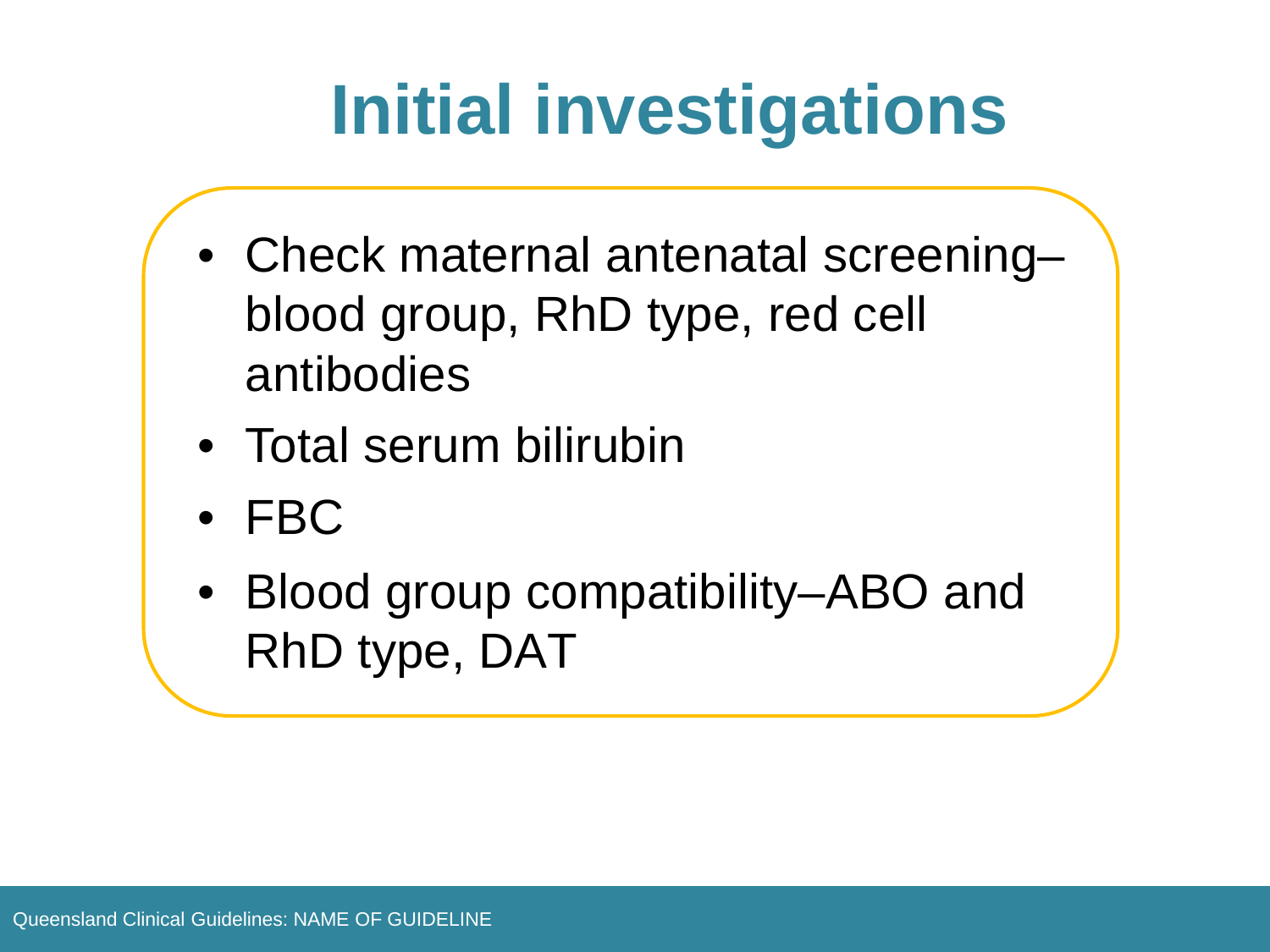# **Additional investigations**



### **Consider as indicated:**

- Electrolytes/urea
- Infection C-reactive protein
	- Blood culture and sensitivity
	- Urine microscopy and culture
	- Congenital infections–signs suggestive of history, severe jaundice, elevated conjugated bilirubin, thrombocytopenia
- Inborn errors of metabolism–unwell with severe jaundice
- Albumin/LFT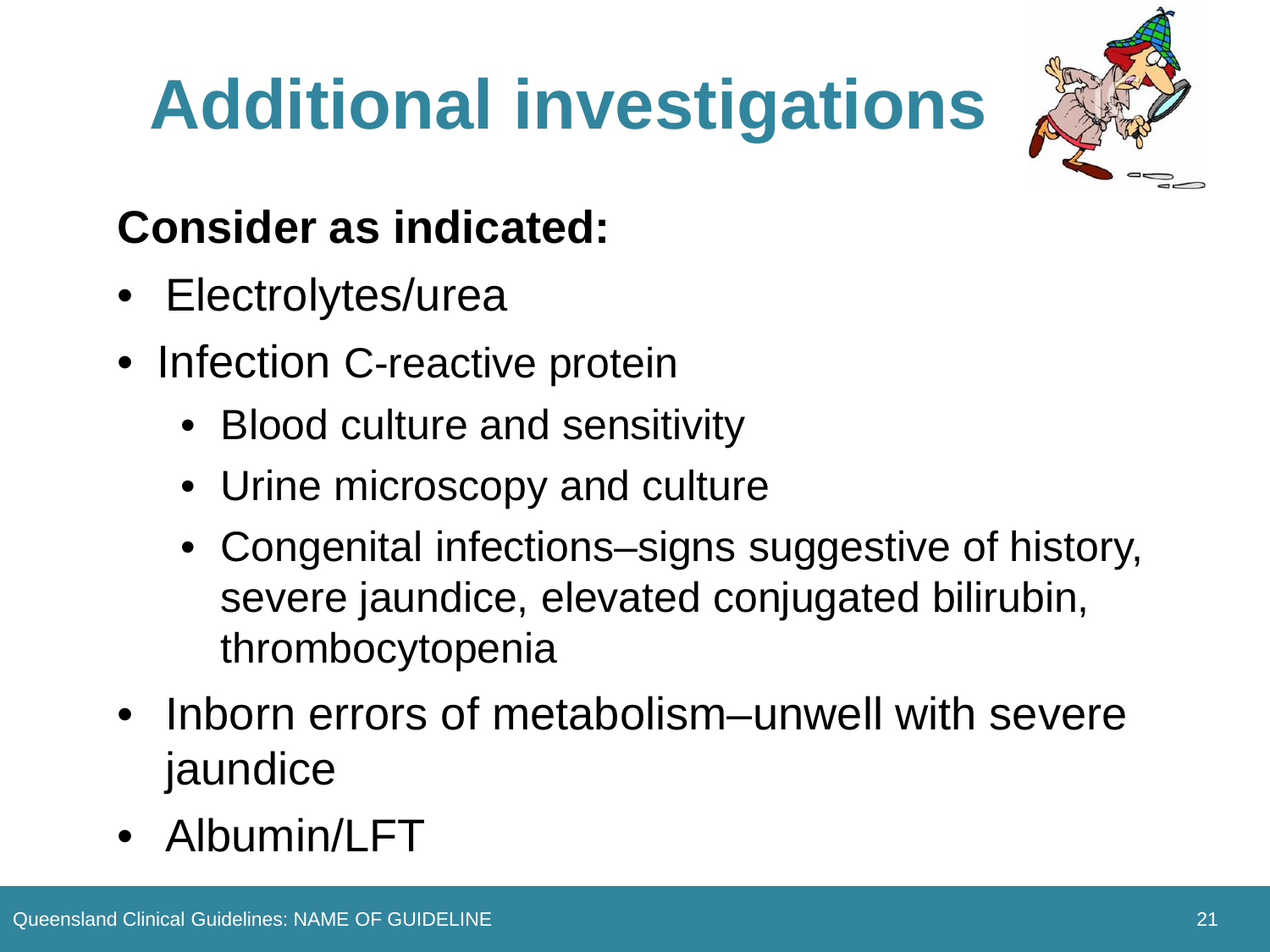# **Investigations for prolonged jaundice**

Progression of early jaundice

• History, weight gain, feeding, bilirubin level (total/conjugated/unconjugated), FBC, LFT, TFT

### Recurrent or new

- Urine microscopy and culture, CMV, reducing substances
- FBC and reticulocytes, consider G6PD, repeat neonatal screening test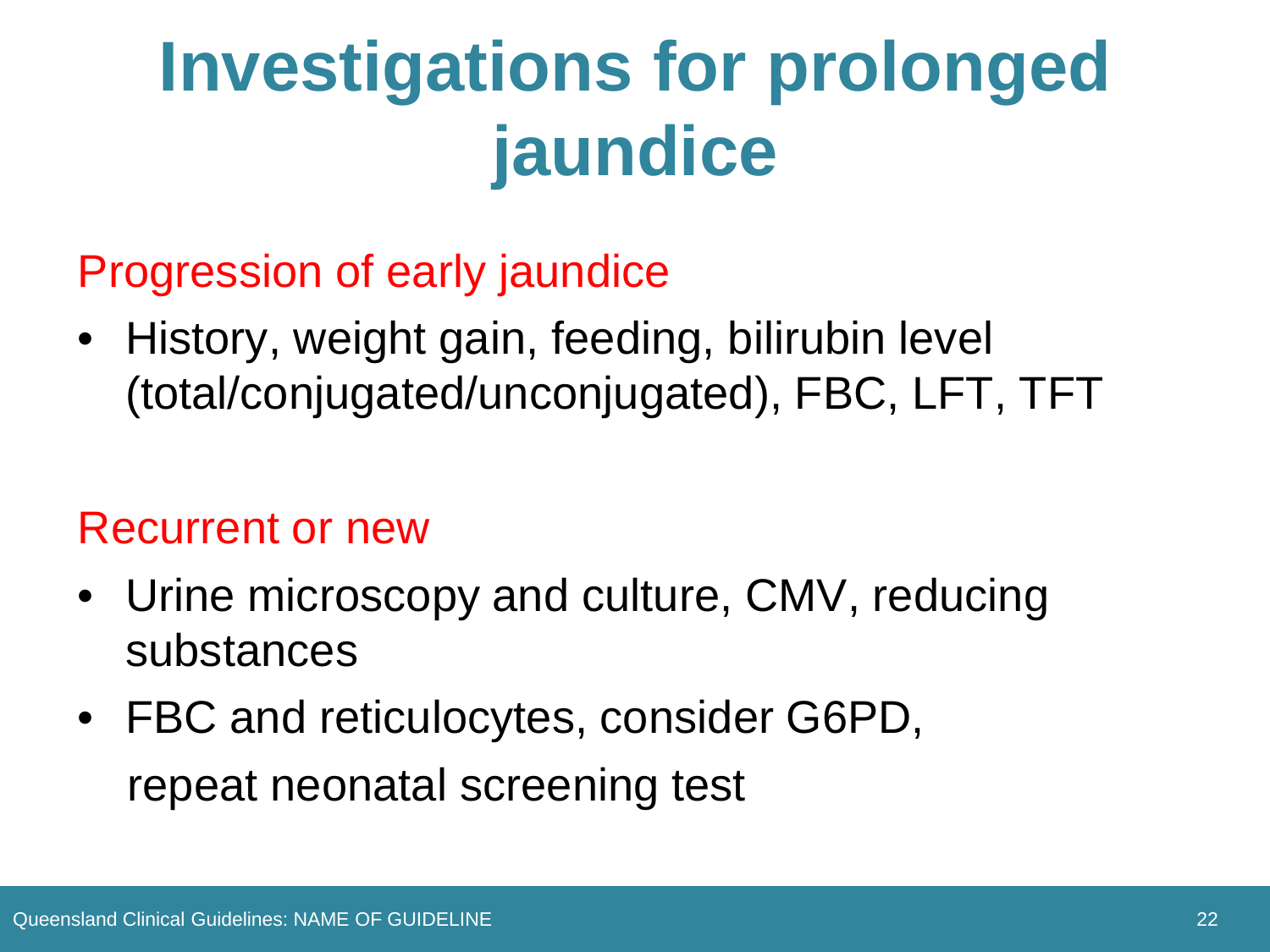# **Investigations for prolonged jaundice**

### Unwell baby

• Urine microscopy and culture, CMV, reducing substances, abdominal USS, sweat test and genetic markers for CF, inborn errors of metabolism (e.g. CF, hypothyroidism, galactosaemia)

### Genetic

• Family history–investigate as indicated for RBC metabolism disorders, glucuronyl transferase deficiency disorders, red cell membrane disorders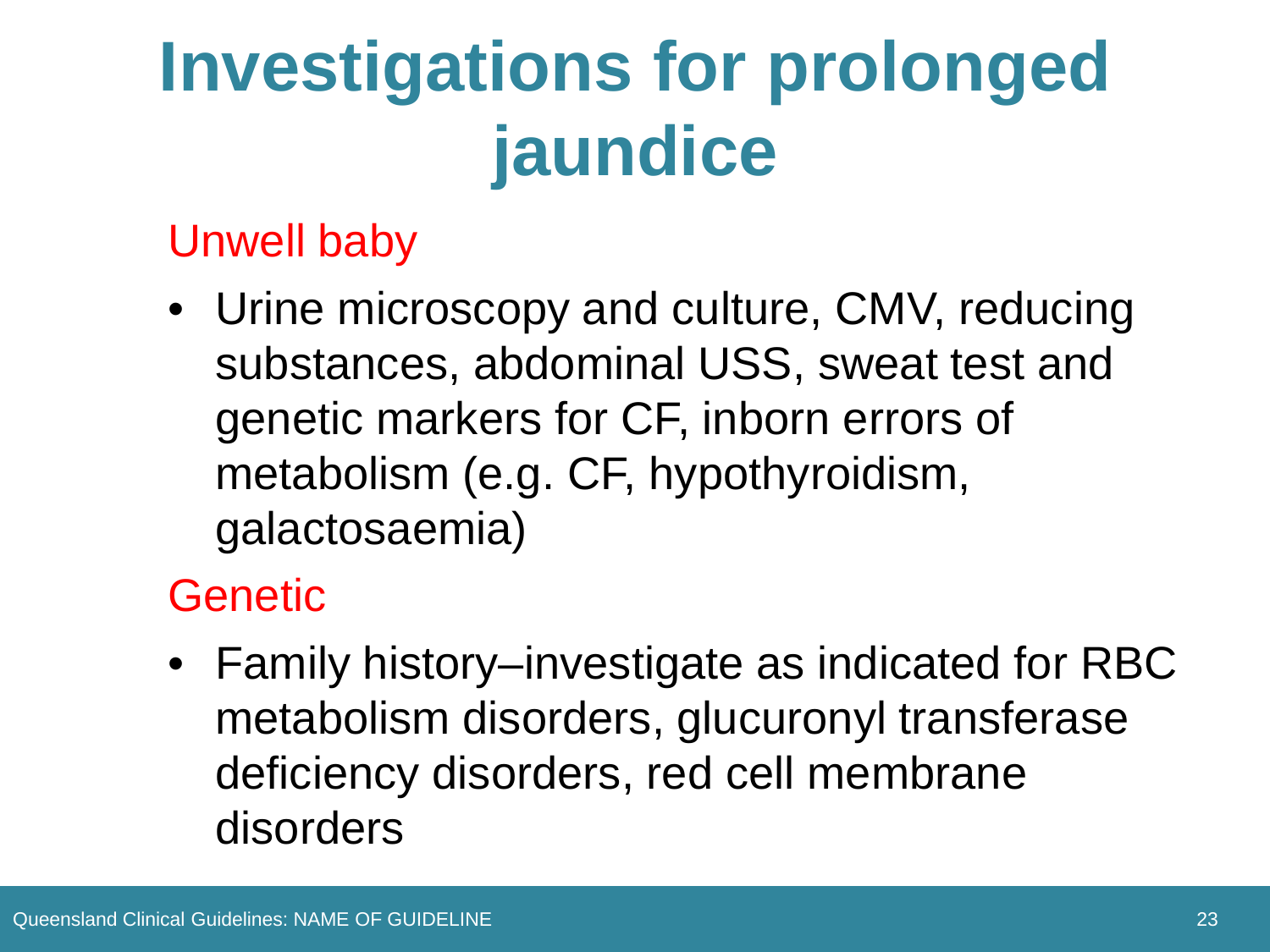# **Nomogram**

- Hour-specific graph based on TSB
- Monitors trend of TSB or TcB
- Use nomogram appropriate for baby's age in hours, gestational age and birth weight
- Re-check TSB as per nomogram
	- o Cease phototherapy when TSB greater than 50 micromol/L below phototherapy treatment line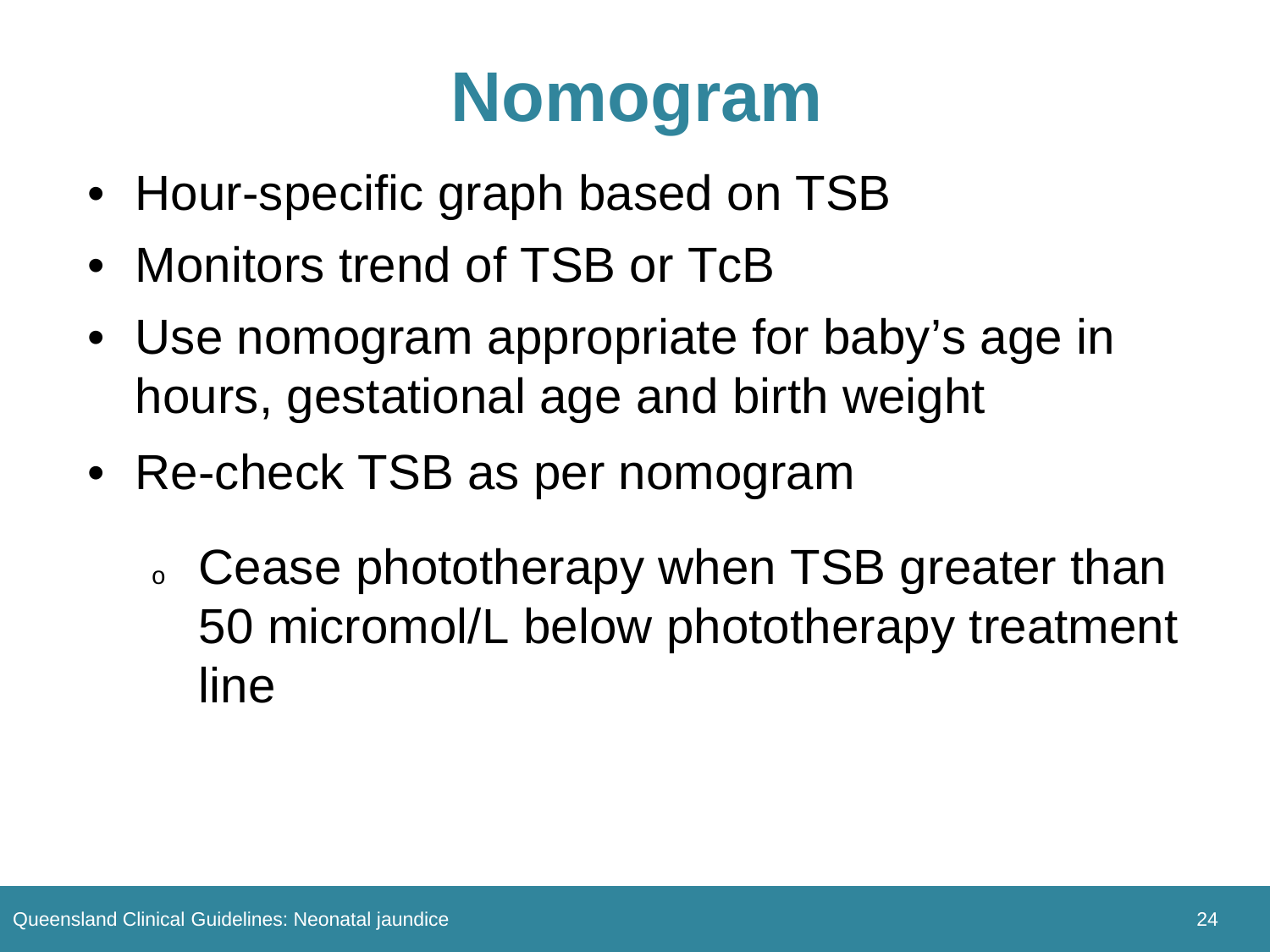# **Management–Nutrition**

### **Breastfeeding**

- Encourage 8–12 feeds/day initially
- Supplementary feed not recommended
- Offer expressed breastmilk if extra fluids required

### **Formula feeding**

- Educate parents about adequate intake **Intravenous fluids**
- Only if clinically indicated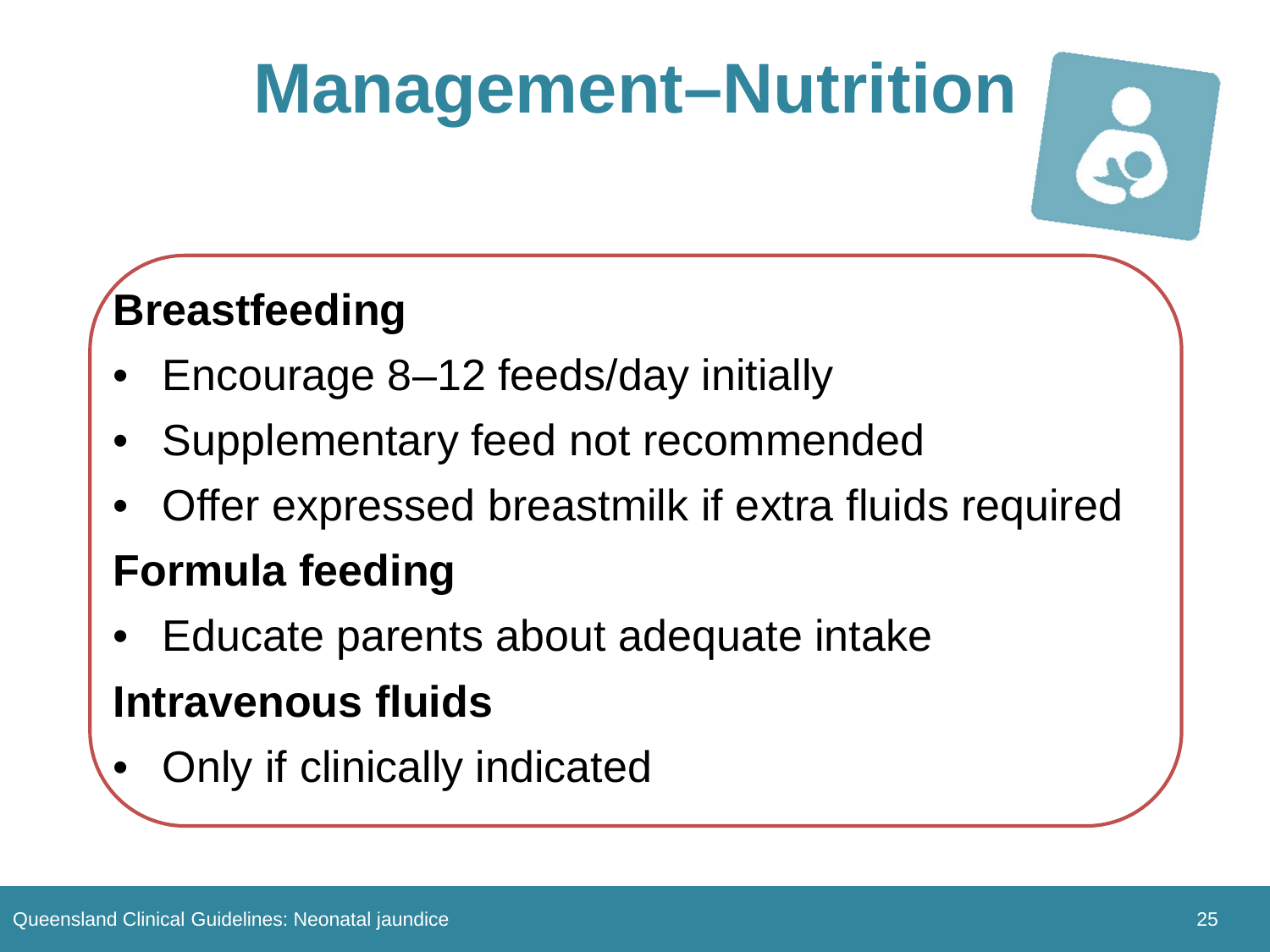# **Phototherapy lights**



- Commence as indicated by nomogram
- Spectral power increases with increased skin exposure
- Irradiance maximised by minimising the distance between the baby and the light source
- Use additional light sources for intensive phototherapy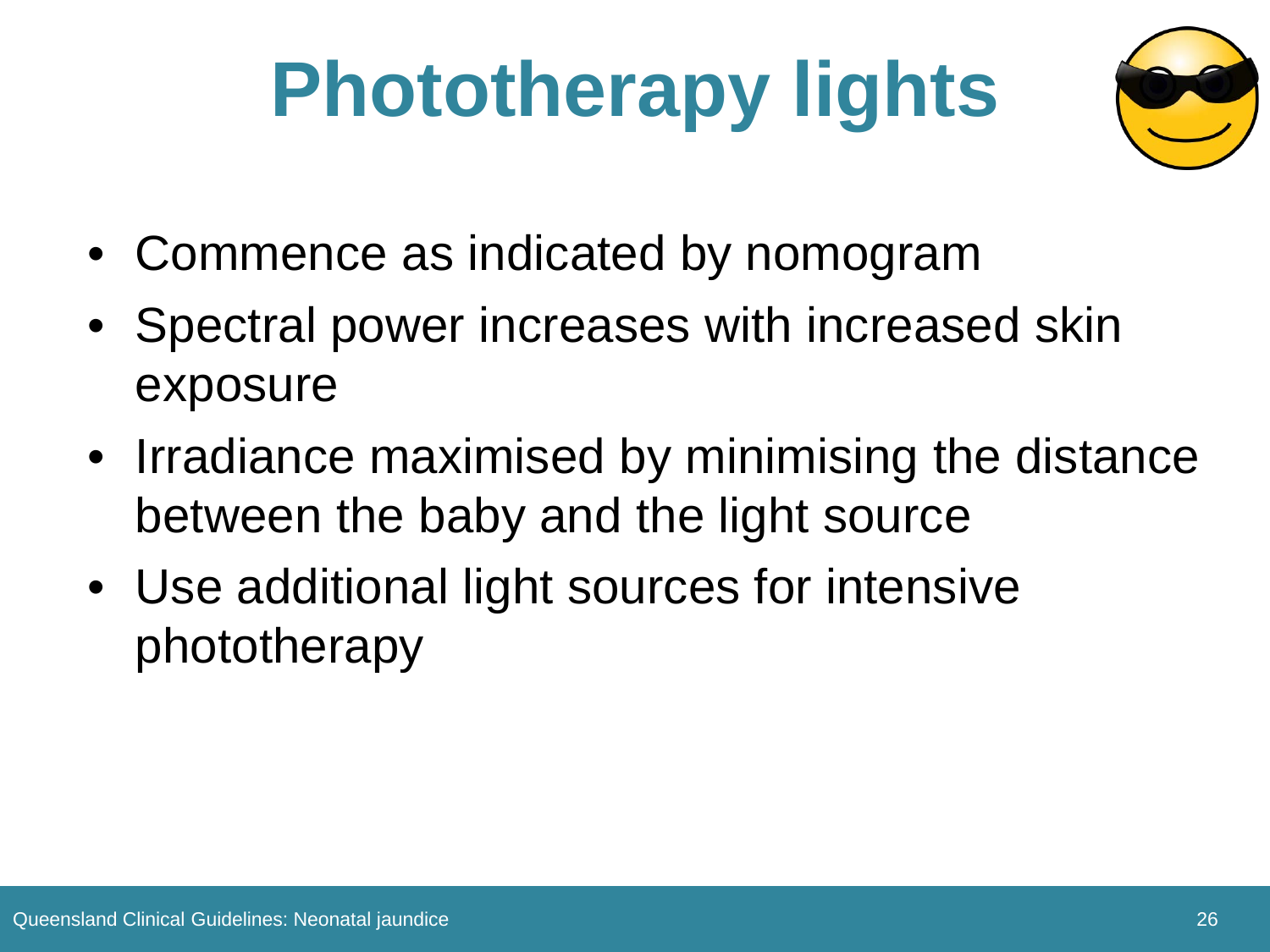# **How does phototherapy work?**

Causes a chemical reaction

### Bilirubin in the skin absorbs light and converts bilirubin molecules to photoisomers

### Photoisomers are excreted in bile or urine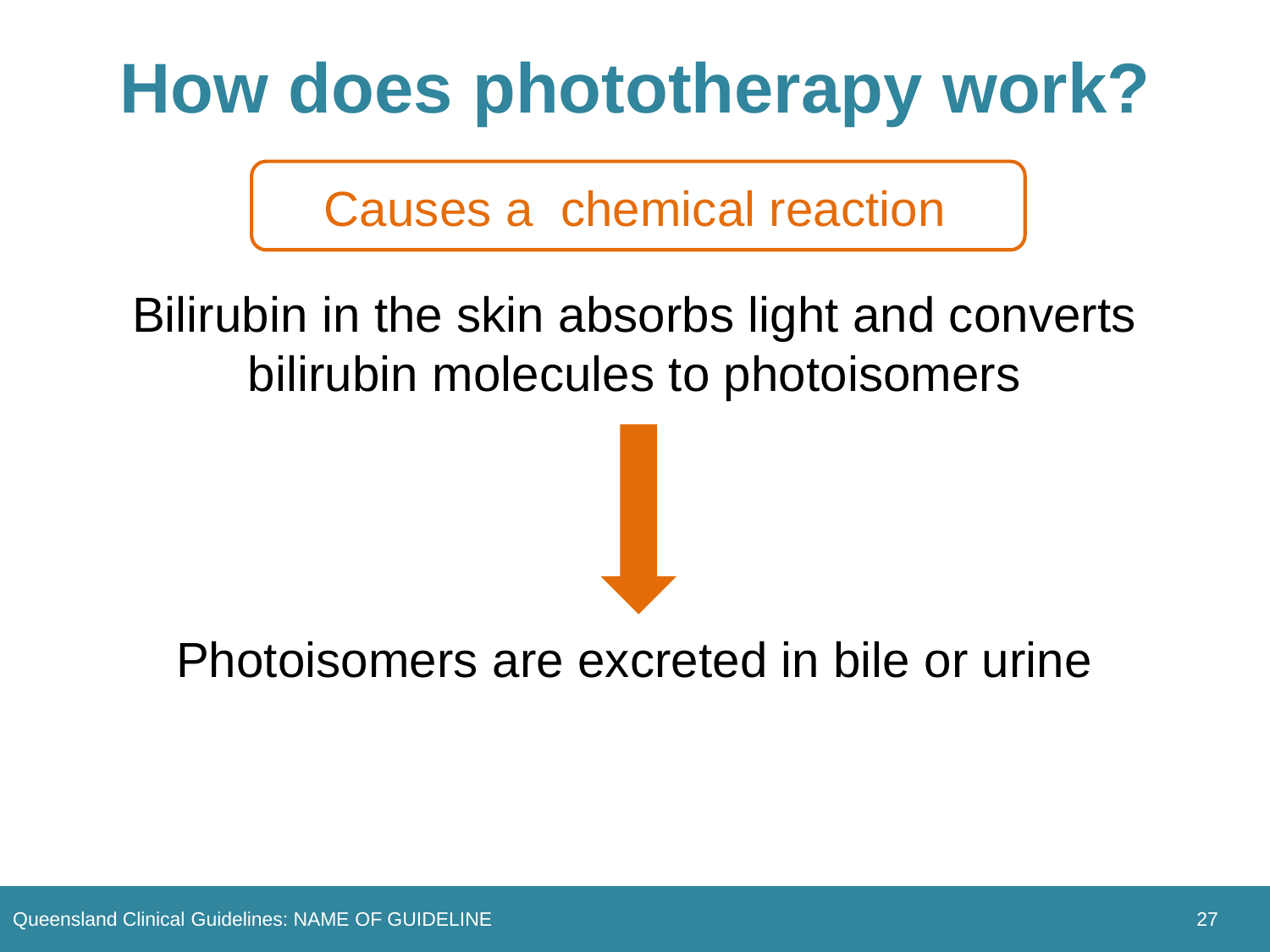# **Phototherapy**

- Clinical response depends on:
	- o Efficiency of the phototherapy unit
	- o Rate of bilirubin production and bilirubin excretion
- Blue-green light in 460–490 nanometres emission spectrum is most effective
- Measure spectral output of light source
	- Maximise spectral power by increasing skin exposure
	- Maximise irradiance by reducing distance between baby and light source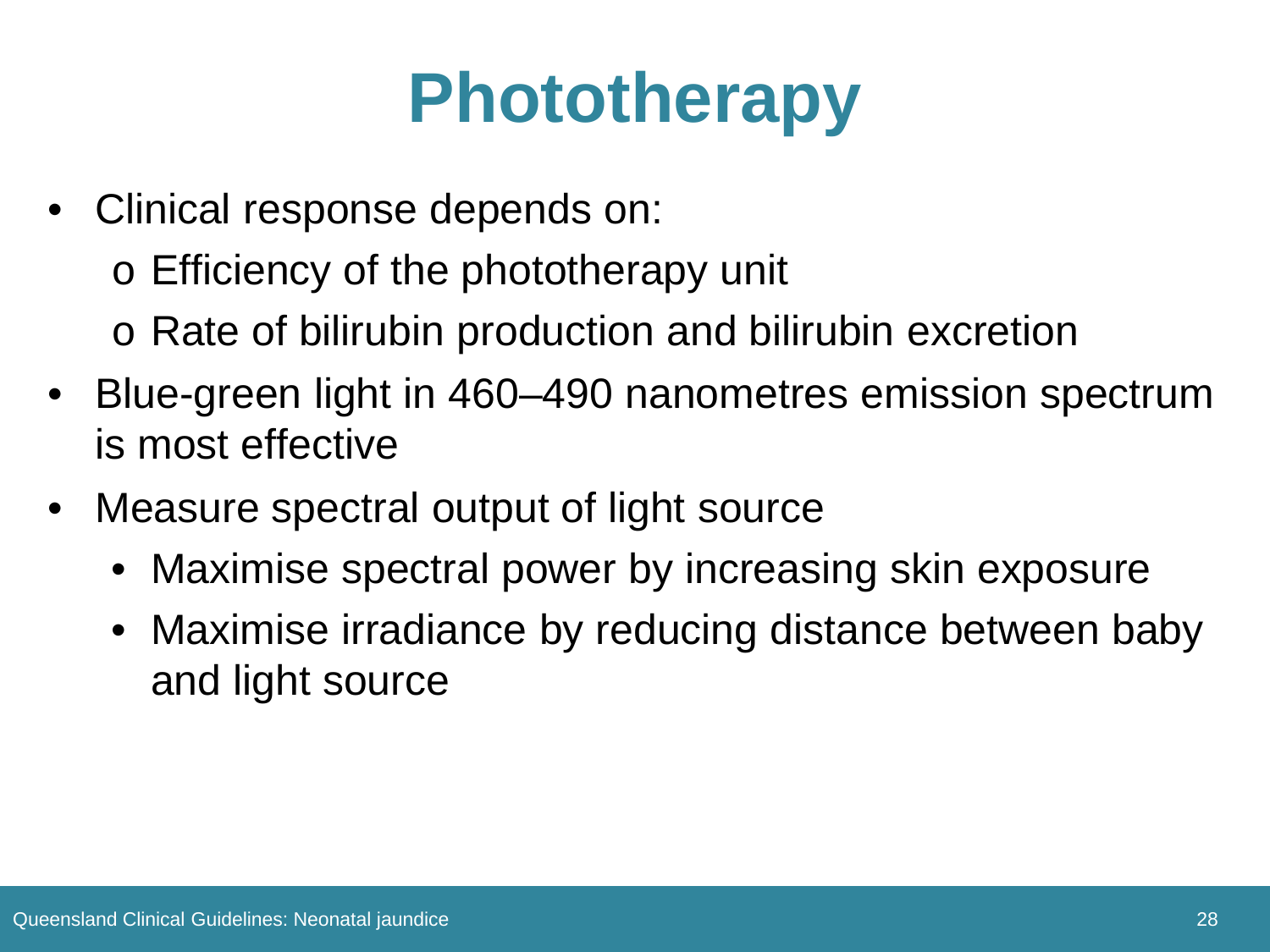# **Efficacy of phototherapy**

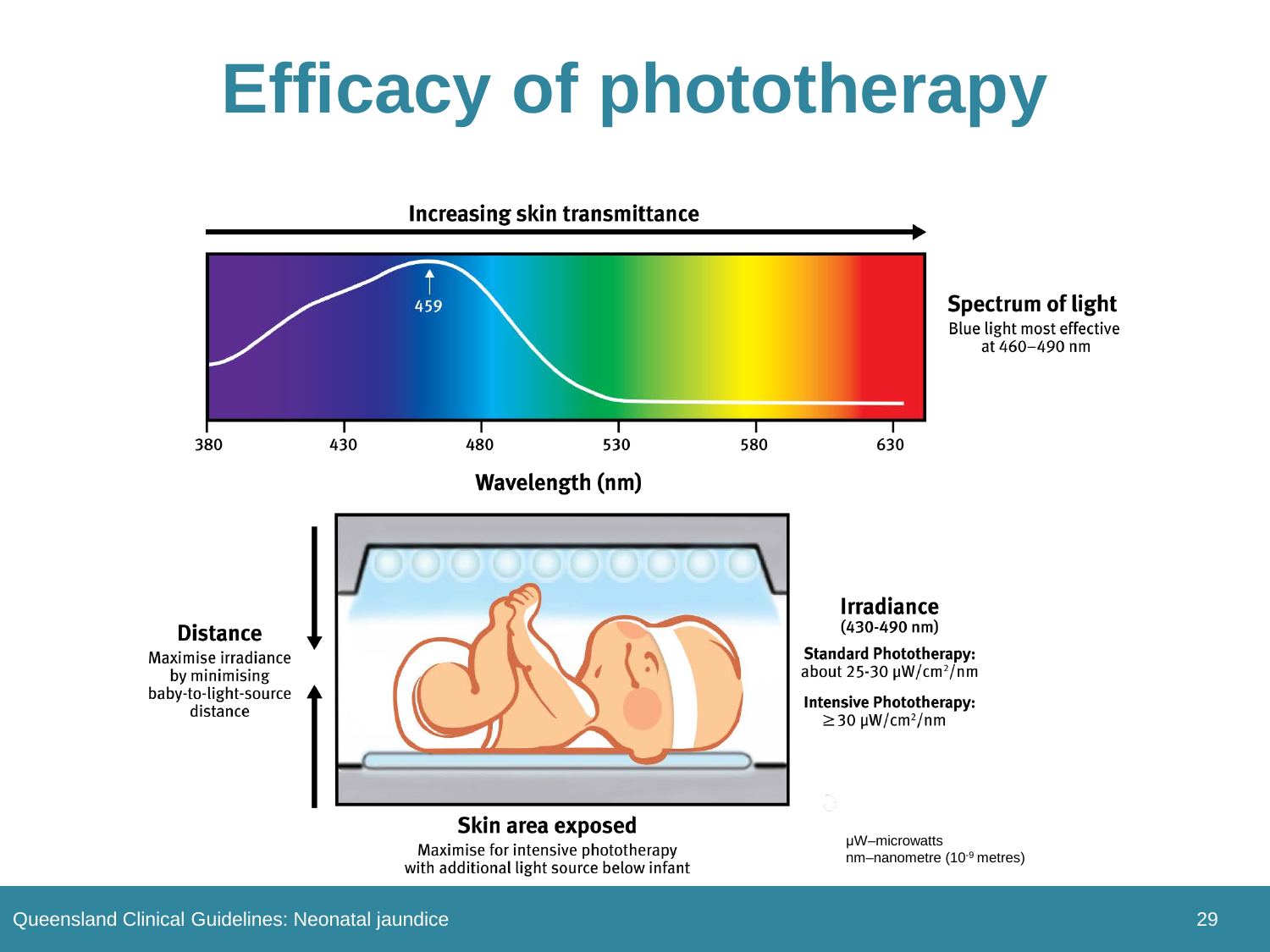# **Care during phototherapy**

- Nurse baby in nappy only
- Use eye protection
- Check baby's temperature



• Interrupt phototherapy for feeding/parental attachment when bilirubin decreasing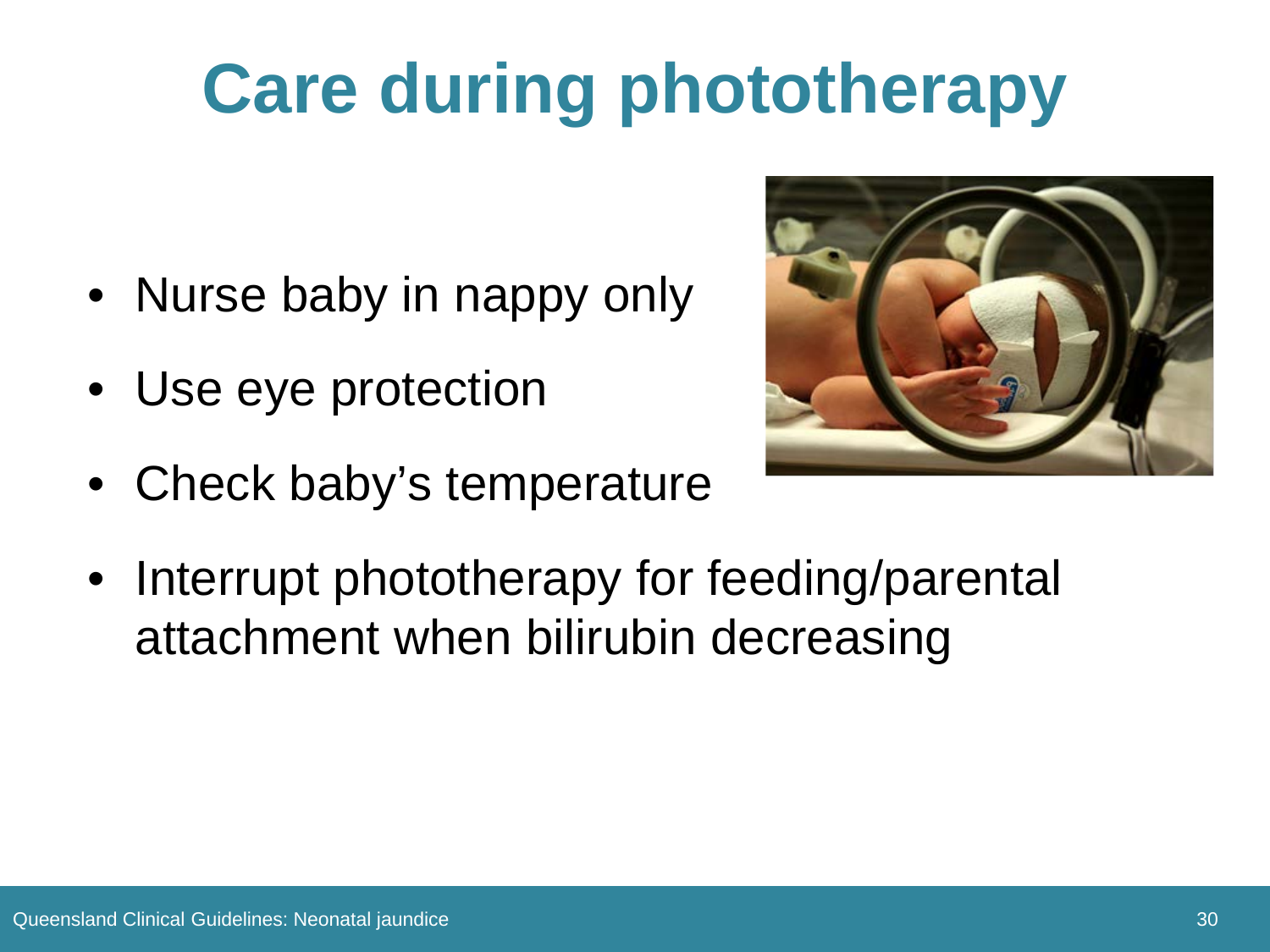# **Exchange transfusion**

# **Medical emergency–perform in NICU**

- **Indications**
- TSB continues to rise despite phototherapy
- Baby shows signs of acute bilirubin encephalopathy **Transfusion**
- O RhD negative or relevant antigen negative, CMV negative (if available), irradiated
- Double the baby's blood volume

## **Risks**

• Fluid overload, metabolic imbalance, necrotising enterocolitis, infection, thrombocytopenia, coagulaopathy, air embolism, thrombosis, NEC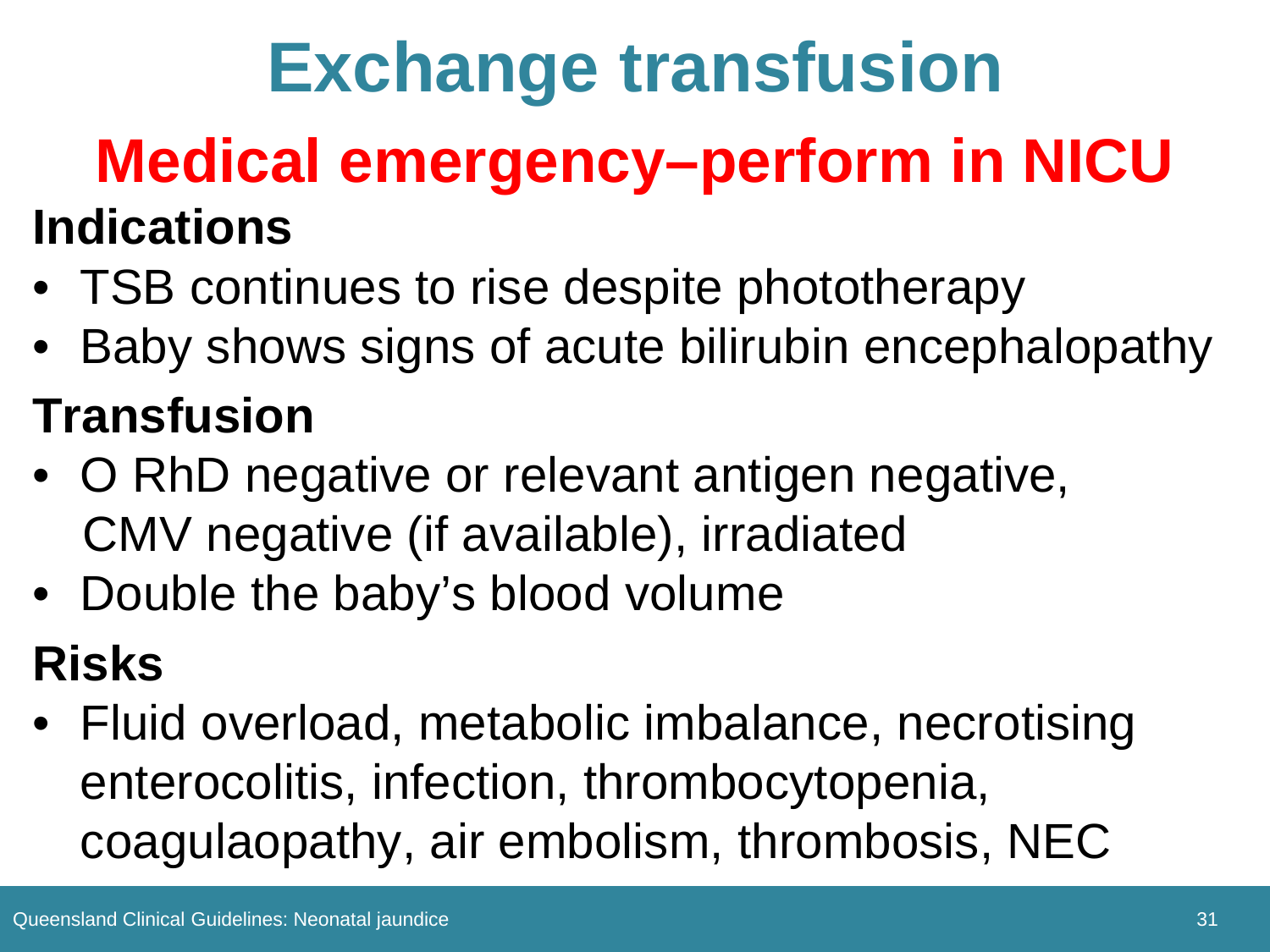# **Hyperbilirubinaemia complications**

- Bilirubin encephalopathy due to lipid soluble bilirubin crossing blood brain barrier
- Bilirubin induced neurological disorder (BIND) severe and irreversible; diagnosis based clinical observation and history
- Bilirubin induced auditory toxicity due to effect on neural cells of auditory pathway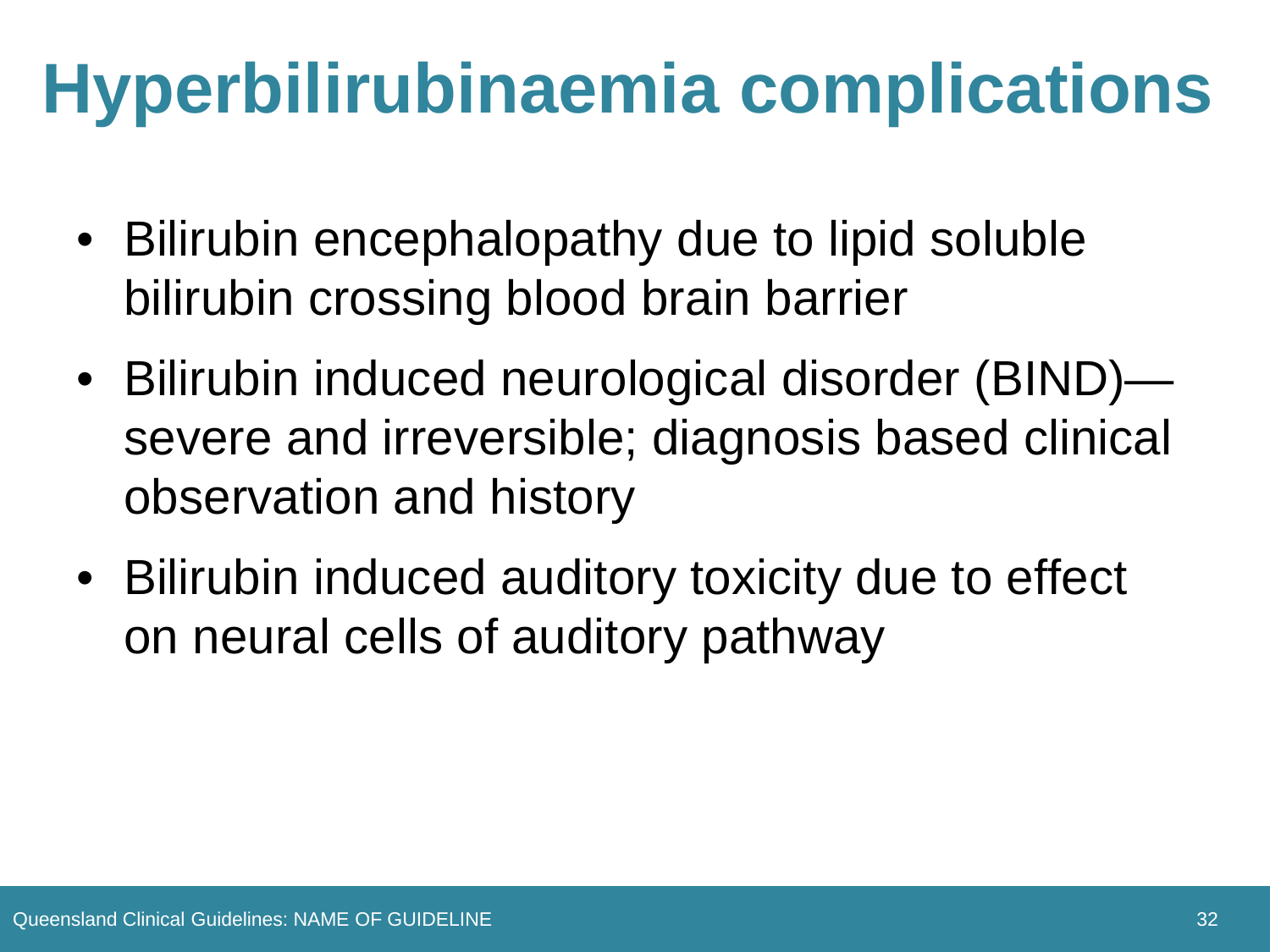# **Bilirubin encephalopathy**

- Complication of unconjugated hyperbilirubinaemia
- Lipid soluble and can cross the blood-brain barrier
- Results in:

o Acute and then chronic bilirubin encephalopathy o Kernicterus

• Australian incidence is 9.4/100 000 live births